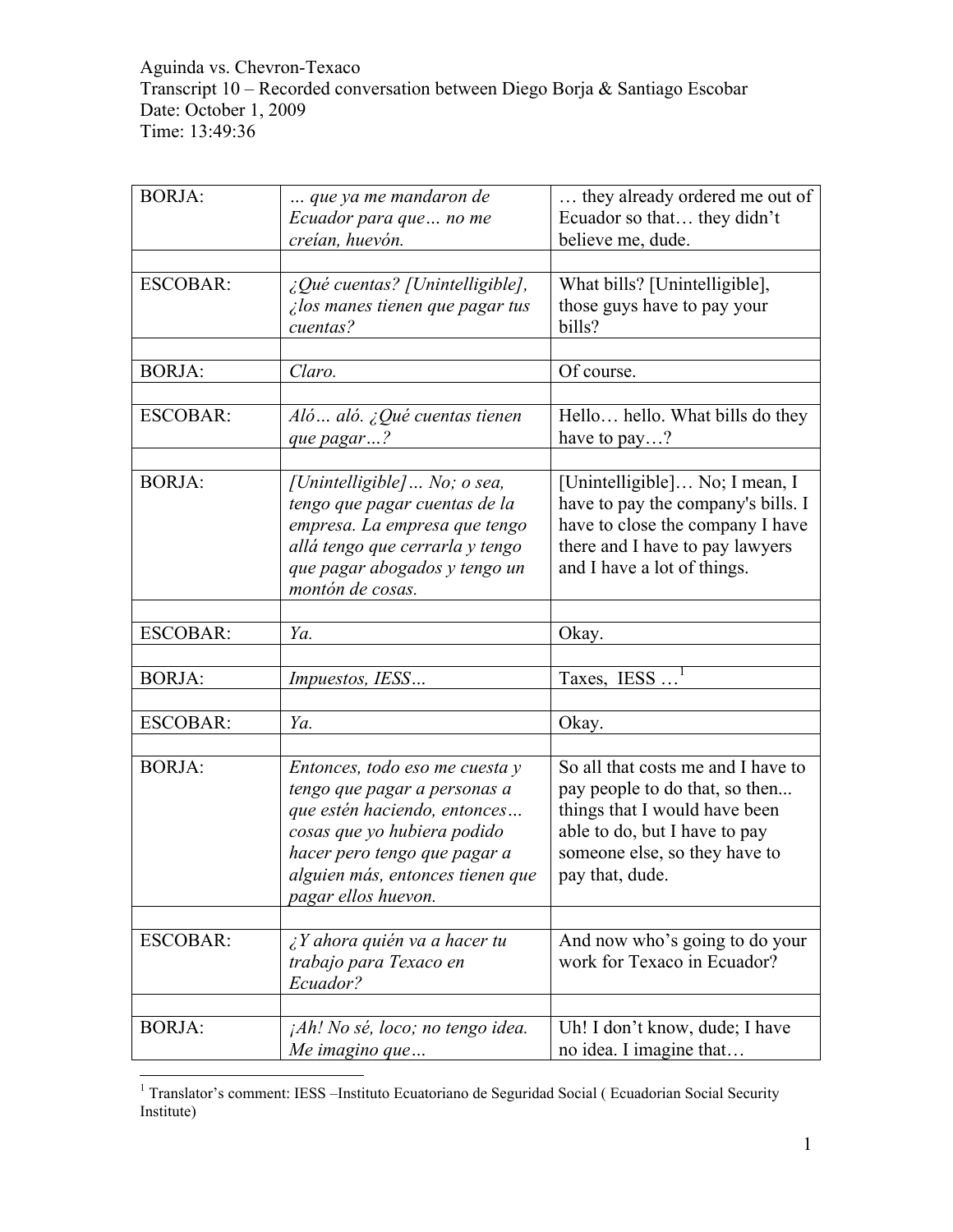Transcript 10 – Recorded conversation between Diego Borja & Santiago Escobar Date: October 1, 2009

|                 | [Unintelligible], o sea, había<br>gente ahí que puede hacer lo<br>mismo; me imagino que sí                                                                                 | [Unintelligible], I mean, there<br>were people there who could do<br>the same thing; I imagine there                                                                                    |
|-----------------|----------------------------------------------------------------------------------------------------------------------------------------------------------------------------|-----------------------------------------------------------------------------------------------------------------------------------------------------------------------------------------|
|                 | podrían pero ahorita se<br>paralizó todo; se entró en una                                                                                                                  | could be but right now<br>everything's paralyzed; it's gone                                                                                                                             |
|                 | nueva etapa.                                                                                                                                                               | into a new phase.                                                                                                                                                                       |
| <b>ESCOBAR:</b> | Ya.                                                                                                                                                                        | Okay.                                                                                                                                                                                   |
| <b>BORJA:</b>   | No sé. Ahorita no creo haya nada<br>para lo que es logística,<br>importación y exportación. Creo<br>que lo están manejando por<br>medio de  Lutexa; es la otra<br>empresa. | I don't know. Right now I don't<br>think there's anything related to<br>logistics, imports and exports. I<br>think they are managing it<br>through Lutexa; that's the<br>other company. |
| <b>ESCOBAR:</b> | $\angle$ Cuál?                                                                                                                                                             | Which?                                                                                                                                                                                  |
| <b>BORJA:</b>   | Lutexa.                                                                                                                                                                    | Lutexa.                                                                                                                                                                                 |
| <b>ESCOBAR:</b> | <i>Lutexa?</i>                                                                                                                                                             | Lutexa?                                                                                                                                                                                 |
| <b>BORJA:</b>   | Lutexa.                                                                                                                                                                    | Lutexa.                                                                                                                                                                                 |
| <b>ESCOBAR:</b> | ¿Cuál es esa?                                                                                                                                                              | Which one is that?                                                                                                                                                                      |
| <b>BORJA:</b>   | En Guayaquil; Lutexa, Liteca,<br>[Simultaneous to other speech]                                                                                                            | In Guayaquil; Lutexa, Liteca,<br>Simultaneous to other speech]                                                                                                                          |
| <b>ESCOBAR:</b> | $\zeta$ Y esa qué?, $\zeta$ es de ellos?                                                                                                                                   | And what that one? Is that theirs?                                                                                                                                                      |
| <b>BORJA:</b>   | También, claro.                                                                                                                                                            | Also, of course.                                                                                                                                                                        |
| <b>ESCOBAR:</b> | Lutexa es de ellos. Y<br>supuestamente es un laboratorio<br>independiente o una empresa                                                                                    | Lutexa belongs to them. And<br>supposedly it's an independent<br>laboratory or a company                                                                                                |
| <b>BORJA:</b>   | No, no, no. Lutexa es lo que hace<br>Havoline y los                                                                                                                        | No, no, no. Lutexa is the one that<br>makes Havoline and the                                                                                                                            |
| <b>ESCOBAR:</b> | jAh, ya, ya! Ya cacho.                                                                                                                                                     | Oh, okay, okay! Now I get it?                                                                                                                                                           |
| <b>BORJA:</b>   | Y maneja los  o sea, tienen<br>me imagino que cualquier cosa                                                                                                               | And it manages the in other<br>words, they have I imagine                                                                                                                               |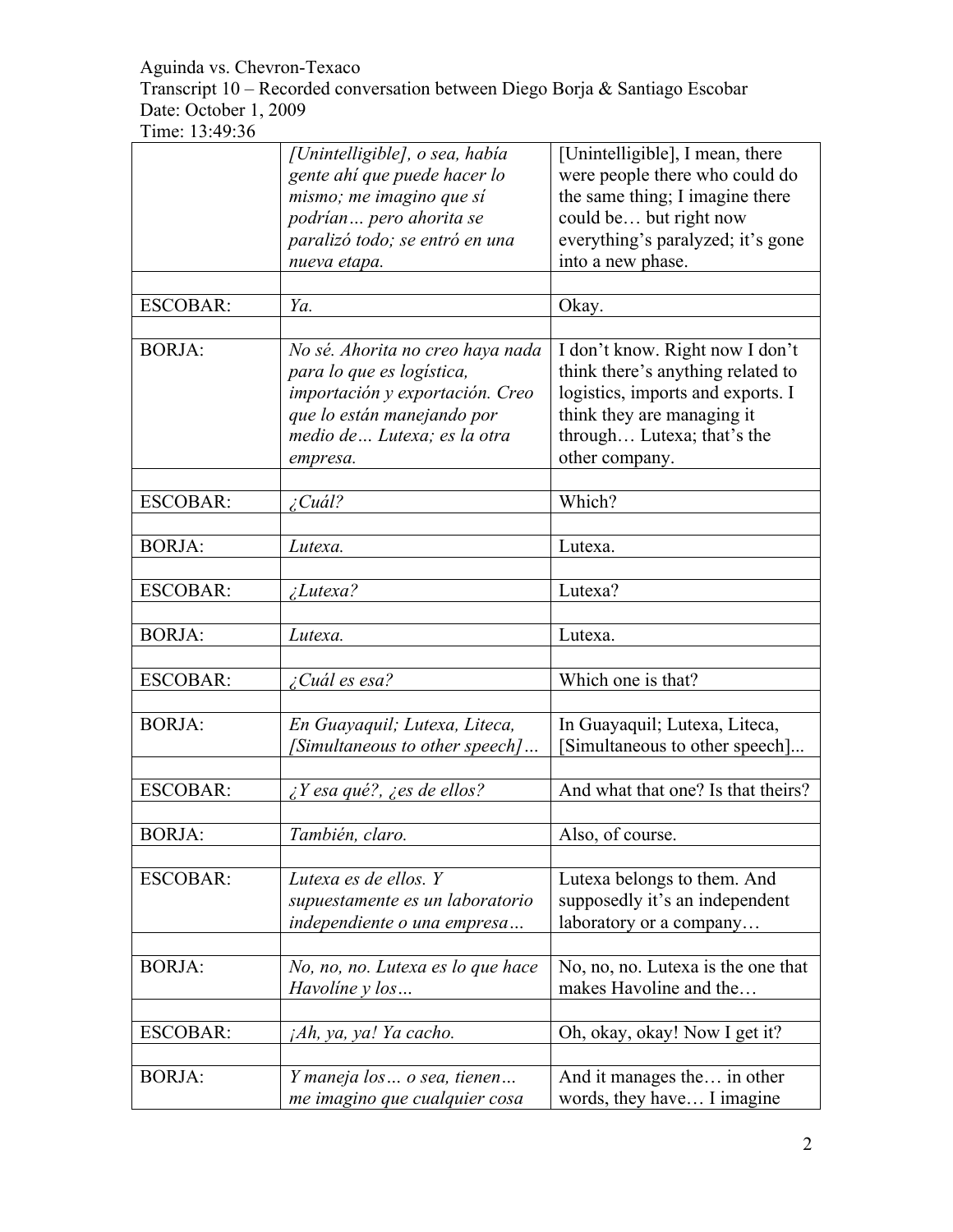Transcript 10 – Recorded conversation between Diego Borja & Santiago Escobar Date: October 1, 2009

|                 | donde están manejado logística<br>por ahí; me imagino, no estoy<br>seguro.                                                                                                                     | anything where they have to<br>manage logistics there; I imagine,<br>I'm not sure.                                                                                                                       |
|-----------------|------------------------------------------------------------------------------------------------------------------------------------------------------------------------------------------------|----------------------------------------------------------------------------------------------------------------------------------------------------------------------------------------------------------|
| <b>ESCOBAR:</b> | Ya.                                                                                                                                                                                            | Okay.                                                                                                                                                                                                    |
| <b>BORJA:</b>   | Creo que no tengo idea de quién<br>estará manejando las cosas<br>ahorita ahí. Estoy<br>desconectadazo de Ecuador en<br>ese aspecto.                                                            | I think I have no idea who is<br>managing things there right now.<br>I'm totally disconnected with<br>Ecuador in that regard.                                                                            |
| <b>ESCOBAR:</b> | Oye, $\chi$ y no te han llamado de<br>medios gringos para que des<br>entrevistas y cosas así?                                                                                                  | Hey, and haven't they called you<br>from $gringo2$ news sources for<br>you to do interviews and things<br>like that?                                                                                     |
| <b>BORJA:</b>   | Claro. ¡Puta!, The Wall Street<br>Journal y Times                                                                                                                                              | Of course. Shit! The Wall Street<br>Journal and Times                                                                                                                                                    |
| <b>ESCOBAR:</b> | [Riendo].                                                                                                                                                                                      | [Laughing].                                                                                                                                                                                              |
| <b>BORJA:</b>   | Me han llamado de                                                                                                                                                                              | They've called me from                                                                                                                                                                                   |
| <b>ESCOBAR:</b> | $\lambda$ Y qué ?                                                                                                                                                                              | And what?                                                                                                                                                                                                |
| <b>BORJA:</b>   | De una revista que se llama<br>"Upstream", del "Telégrafo", del<br>"Comercio", me han llamado de<br>[Simultaneous to other speech]                                                             | From a magazine called<br>Upstream, from the "El<br>Telegrafo", the "El Comercio",<br>they've called me from<br>[Simultaneous to other speech]                                                           |
| <b>ESCOBAR:</b> | $i Y$ qué te dijeron?, "prohibido"<br>dar declaraciones".                                                                                                                                      | And what did they say to you?<br>"Not allowed to make"<br>statements."                                                                                                                                   |
| <b>BORJA:</b>   | No, no, no; nadie me prohíbe<br>nada. Simplemente, todo eso les<br>llega a mis abogados, ¿ya?,<br>entonces mis abogados dicen:<br>"No, no" No quiero dar no<br>quiero dar ninguna declaración, | No, no, no, nobody forbids me to<br>do anything. All that just goes to<br>my attorneys, okay? So then my<br>lawyers tell me, "No, no" I<br>don't want to make I don't<br>want to make any statement, you |

 $\frac{1}{2}$ Translator's note: Used as an adjective, "gringo" or "gringa" means U.S. or American.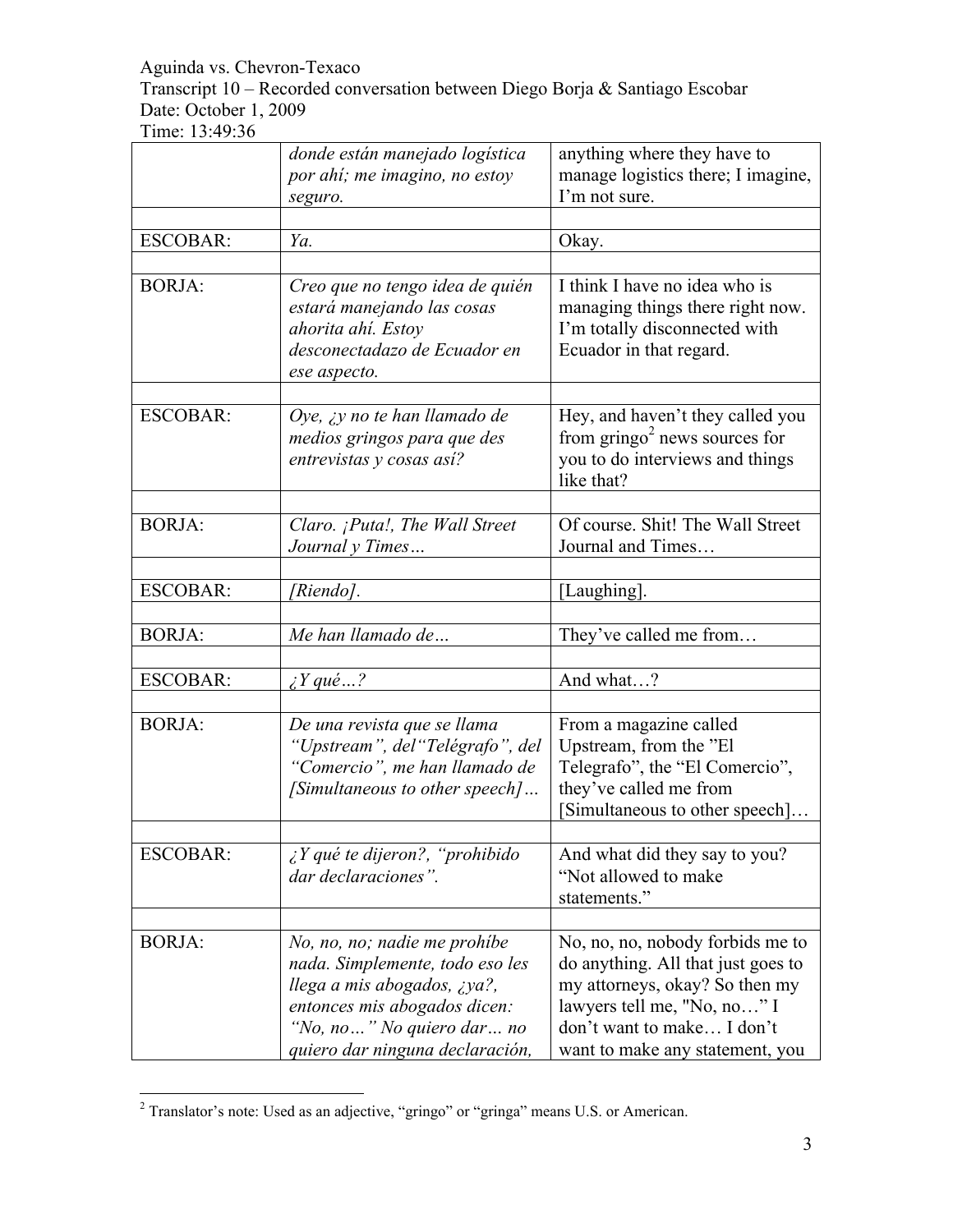Transcript 10 – Recorded conversation between Diego Borja & Santiago Escobar Date: October 1, 2009

|                 | <i>i</i> cachas? O sea, yo no quiero dar<br>hasta que [Simultaneous to other<br>speech] las cosas.                                                                                                                                                                                                                                                                                                                                                                                                                                                                                                                                                                                                                                      | get it? In other words, I don't<br>want to make any until<br>[Simultaneous to other speech]<br>things.                                                                                                                                                                                                                                                                                                                                                                                                                                                                                                                                                                                                                                                                                                      |
|-----------------|-----------------------------------------------------------------------------------------------------------------------------------------------------------------------------------------------------------------------------------------------------------------------------------------------------------------------------------------------------------------------------------------------------------------------------------------------------------------------------------------------------------------------------------------------------------------------------------------------------------------------------------------------------------------------------------------------------------------------------------------|-------------------------------------------------------------------------------------------------------------------------------------------------------------------------------------------------------------------------------------------------------------------------------------------------------------------------------------------------------------------------------------------------------------------------------------------------------------------------------------------------------------------------------------------------------------------------------------------------------------------------------------------------------------------------------------------------------------------------------------------------------------------------------------------------------------|
| <b>ESCOBAR:</b> | Para entorpecer el proceso.                                                                                                                                                                                                                                                                                                                                                                                                                                                                                                                                                                                                                                                                                                             | To obstruct the process.                                                                                                                                                                                                                                                                                                                                                                                                                                                                                                                                                                                                                                                                                                                                                                                    |
| <b>BORJA:</b>   | Claro, no, no, no. Yo no quiero                                                                                                                                                                                                                                                                                                                                                                                                                                                                                                                                                                                                                                                                                                         | Of course, no, no, no. I don't<br>want to                                                                                                                                                                                                                                                                                                                                                                                                                                                                                                                                                                                                                                                                                                                                                                   |
| <b>ESCOBAR:</b> | Nada que pueda entorpecer el<br>proceso.                                                                                                                                                                                                                                                                                                                                                                                                                                                                                                                                                                                                                                                                                                | Nothing that can obstruct the<br>process.                                                                                                                                                                                                                                                                                                                                                                                                                                                                                                                                                                                                                                                                                                                                                                   |
| <b>BORJA:</b>   | Claro, nada. Cacha que los<br>manes hicieron en Ecuador<br>hicieron declaraciones, la<br>cagaron más. Sí viste, ¿no? La<br>cagaron todo el tiempo. Todos<br>los manes que estaban en el<br>video dijeron: "No, esto es un<br>montaje, yo no sé, yo no le<br>conocía, fue culpa de él, fue"<br>Solitos se cagaron los manes,<br><i>cachas?, por andar por no</i><br>pensar. Quedarse callado un rato<br>y esperar que las cosas se den. Se<br>alocaron el un man salió en la<br>radio, en la Luna hablando en el<br>Velazco y la cagó, la cagó;<br>solitos se cagaron. Y entonces yo,<br>como todo el mundo  la fiscalía<br>todo el tiempo quiere que yo<br>hable con ellos, porque están<br>llamándole a mis a mis<br>abogados, huevón. | Of course, nothing. You see what<br>those guys did in Ecuador they<br>made statements, they screwed it<br>up more. Didn't you see that?<br>They screwed it up all the time.<br>All the guys who were in the<br>video said, "No, this is a fake, I<br>don't know, I didn't know him, it<br>was his fault, it was" They<br>screwed themselves up those<br>guys, you get it? because they<br>were not thinking. Keep quiet<br>for a while, and wait for things to<br>unfold. They went crazy the,<br>one guy went on the radio, on<br>Luna talking in Velazco and he<br>screwed it up, he screwed it up;<br>they screwed it up all by<br>themselves. And then I, like<br>everyone the Attorney<br>General's Office keeps on<br>wanting me to talk to them,<br>because they are calling my<br>my lawyers, dude. |
| <b>ESCOBAR:</b> | ¿Pero a vos ya te llamaron a<br>declarar a la fiscalía?                                                                                                                                                                                                                                                                                                                                                                                                                                                                                                                                                                                                                                                                                 | But did they already call you to<br>testify at the Attorney General's<br>Office?                                                                                                                                                                                                                                                                                                                                                                                                                                                                                                                                                                                                                                                                                                                            |
| <b>BORJA:</b>   | No. Nunca me pusieron a mí<br>ninguna cita para declarar; sí<br>viste, ¿no?                                                                                                                                                                                                                                                                                                                                                                                                                                                                                                                                                                                                                                                             | No. They never gave me a date to<br>testify; yes you saw that, didn't<br>you?                                                                                                                                                                                                                                                                                                                                                                                                                                                                                                                                                                                                                                                                                                                               |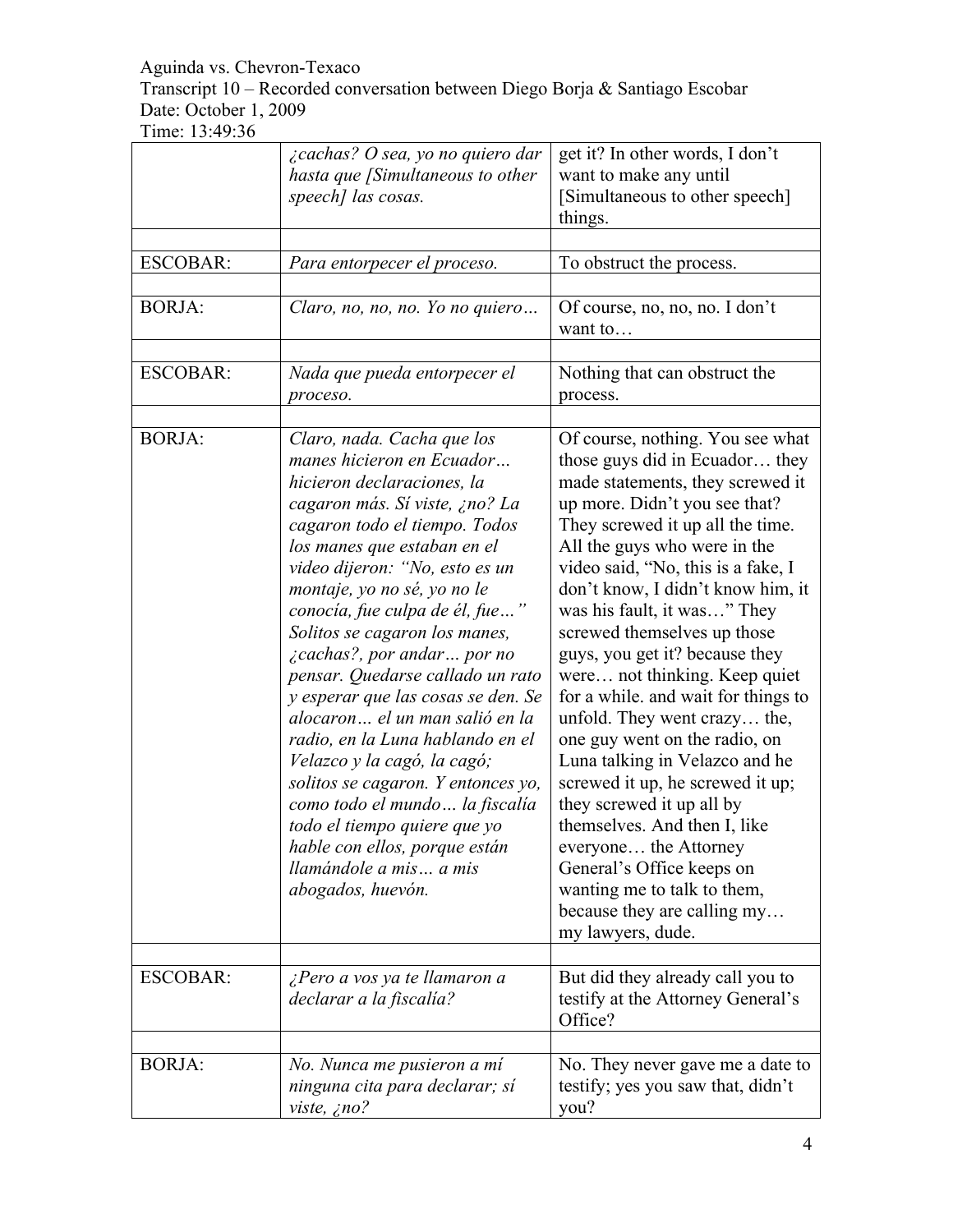Transcript 10 – Recorded conversation between Diego Borja & Santiago Escobar Date: October 1, 2009

 $\overline{ }$ 

Time: 13:49:36

| <b>ESCOBAR:</b> | $\angle Por?$                                                                                                                                                                                                                                                                                                                                                                                                                                                                                                                   | Why?                                                                                                                                                                                                                                                                                                                                                                                                                                                                                                                                               |
|-----------------|---------------------------------------------------------------------------------------------------------------------------------------------------------------------------------------------------------------------------------------------------------------------------------------------------------------------------------------------------------------------------------------------------------------------------------------------------------------------------------------------------------------------------------|----------------------------------------------------------------------------------------------------------------------------------------------------------------------------------------------------------------------------------------------------------------------------------------------------------------------------------------------------------------------------------------------------------------------------------------------------------------------------------------------------------------------------------------------------|
| <b>BORJA:</b>   | No sé, huevón.                                                                                                                                                                                                                                                                                                                                                                                                                                                                                                                  | I don't know, dude.                                                                                                                                                                                                                                                                                                                                                                                                                                                                                                                                |
| <b>ESCOBAR:</b> | Porque quieren que primero<br>declaren ellos y luego te llaman a<br>vos.                                                                                                                                                                                                                                                                                                                                                                                                                                                        | Because they want them to testify<br>first, and then they'll call you.                                                                                                                                                                                                                                                                                                                                                                                                                                                                             |
| <b>BORJA:</b>   | Me imagino que están<br>pensando  es que como son tan<br>corruptos, me imagino que están<br>pensando, están diciendo:<br>"¿Para qué le vamos a llamar si<br>él ya es de la compañía?",<br><i>cachas?</i>                                                                                                                                                                                                                                                                                                                        | I imagine they're thinking<br>since they are so corrupt, I<br>imagine they are thinking,<br>they're saying, "Why should we<br>call him if he belongs to the<br>company?" You get it?                                                                                                                                                                                                                                                                                                                                                               |
| <b>ESCOBAR:</b> | Ya.                                                                                                                                                                                                                                                                                                                                                                                                                                                                                                                             | Yeah.                                                                                                                                                                                                                                                                                                                                                                                                                                                                                                                                              |
|                 |                                                                                                                                                                                                                                                                                                                                                                                                                                                                                                                                 |                                                                                                                                                                                                                                                                                                                                                                                                                                                                                                                                                    |
| <b>BORJA:</b>   | Entonces prefieren demandarle a<br>Chevrón en vez de estarme<br>llamando a mí.                                                                                                                                                                                                                                                                                                                                                                                                                                                  | So they prefer to sue Chevron<br>instead of continuing to call me.                                                                                                                                                                                                                                                                                                                                                                                                                                                                                 |
| <b>ESCOBAR:</b> | Ya. Pero vos sí quisieras ir a<br>declarar a la fiscalía.                                                                                                                                                                                                                                                                                                                                                                                                                                                                       | Yeah. But you wanted to testify<br>at the Attorney General's Office.                                                                                                                                                                                                                                                                                                                                                                                                                                                                               |
| <b>BORJA:</b>   | jAh! O sea, la fiscalía ha<br>hablado con mis abogados<br>diciéndole que cuándo  que<br>quieren hablar conmigo, y de<br>hecho, tú ves los comunicados<br>que ha pasado la fiscalía<br>diciendo que, obviamente, le<br>dicen: "Obviamente queremos<br>hablar con Diego porque parece<br>que Diego es la fuente de<br>comunicación la fuente de<br>información suya y es el que<br>envió los videos". Entonces ellos,<br>obviamente, para hacer una<br>investigación clara van a tener<br>que hablar conmigo tarde o<br>temprano. | Oh! I mean, the Attorney<br>General's Office has talked to my<br>lawyers asking tem when that<br>they want to talk to me, and in<br>fact, you see the memos the<br>Attorney General's Office has<br>sent saying that, obviously, they<br>tell him, "Obviously we want to<br>talk with Diego because it seems<br>that Diego is the source of<br>communication the source of<br>your information and he's the<br>one who sent the videos." So<br>then they, obviously, to have a<br>clear investigation will have to<br>talk to me, sooner or later. |

 $\overline{\phantom{a}}$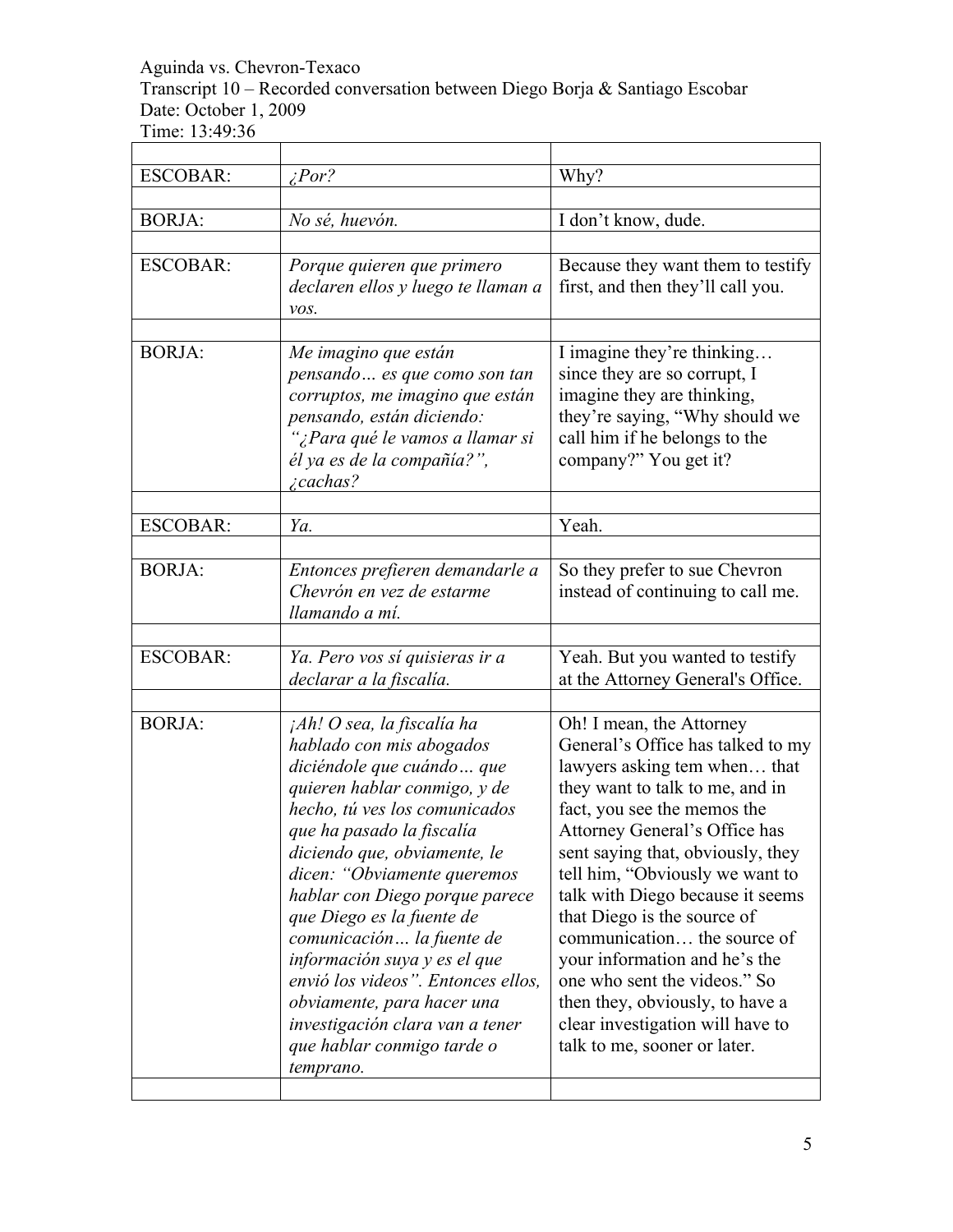Transcript 10 – Recorded conversation between Diego Borja & Santiago Escobar Date: October 1, 2009

Time: 13:49:36

| <b>ESCOBAR:</b> | De ley.                                                                                                                                                                                                                                                                                                                                                                                           | For sure.                                                                                                                                                                                                                                                                                                                                                                                                                        |
|-----------------|---------------------------------------------------------------------------------------------------------------------------------------------------------------------------------------------------------------------------------------------------------------------------------------------------------------------------------------------------------------------------------------------------|----------------------------------------------------------------------------------------------------------------------------------------------------------------------------------------------------------------------------------------------------------------------------------------------------------------------------------------------------------------------------------------------------------------------------------|
| <b>BORJA:</b>   | Entonces, ahorita la cosa es que<br>yo no voy a hablar con nadie<br>hasta que no defina mi situación,<br><i>i</i> cachas?                                                                                                                                                                                                                                                                         | So, now the thing is that I'm not<br>going to talk to anyone until my<br>situation is clear, you get it?                                                                                                                                                                                                                                                                                                                         |
| <b>ESCOBAR:</b> | Ya te cacho.                                                                                                                                                                                                                                                                                                                                                                                      | Now, I get you.                                                                                                                                                                                                                                                                                                                                                                                                                  |
| <b>BORJA:</b>   | Y la situación se puede definir de<br>varias formas, por eso es que hay<br>que ver, hay que ver por todo<br>lado.                                                                                                                                                                                                                                                                                 | And the situation can be defined<br>in several ways, that's why we'll<br>have to see, we'll have to look<br>everywhere.                                                                                                                                                                                                                                                                                                          |
| <b>ESCOBAR:</b> | Hay que moverse rápido, dices<br>vos.                                                                                                                                                                                                                                                                                                                                                             | You have to move quickly,<br>you're saying.                                                                                                                                                                                                                                                                                                                                                                                      |
| <b>BORJA:</b>   | Sí. Porque ya se viene, ¿cachas?,<br>ya se viene; o sea                                                                                                                                                                                                                                                                                                                                           | Yes. Because it's coming, you<br>get it? It's coming; I mean                                                                                                                                                                                                                                                                                                                                                                     |
| <b>ESCOBAR:</b> | ¿Cuánto tiempo tenemos para<br>negociar tu?                                                                                                                                                                                                                                                                                                                                                       | How much time do we have to<br>negotiate your?                                                                                                                                                                                                                                                                                                                                                                                   |
| <b>BORJA:</b>   | Verás, la [Simultaneous to other<br>$speed$                                                                                                                                                                                                                                                                                                                                                       | You'll see, the [Simultaneous to<br>other speech]                                                                                                                                                                                                                                                                                                                                                                                |
| <b>ESCOBAR:</b> | Tu fuente, para negociarte<br>[riendo].                                                                                                                                                                                                                                                                                                                                                           | Your source, to negotiate you<br>[laughing].                                                                                                                                                                                                                                                                                                                                                                                     |
| <b>BORJA:</b>   | Verás, la última vez que habló la<br>fiscalía con mi abogada; mi<br>abogada se fue a Grecia por una<br>semana y media. Tenemos como<br>una semana, man, como una<br>semana y media o dos, máximo,<br>huevón. Porque ella dijo que al<br>regreso ya nos ibamos a sentar a<br>conversar de eso, pero entonces<br>yo ya tengo que tener todas las<br>opciones listas en una semana y<br>media, loco. | Look, the last time the Attorney<br>General's Office talked to my<br>lawyer <sup>3</sup> ; my lawyer went to<br>Greece for a week and a half. We<br>have about a week, dude, about a<br>week and a half, or two at the<br>most, dude. Because she [lawyer]<br>said that when she returns we are<br>going to sit down and talk about<br>that, but, so then I have to have<br>all the options ready in a week<br>and a half, dude. |

<sup>&</sup>lt;sup>3</sup> <sup>3</sup> Translator's note: "Abogada" is specifically a female lawyer.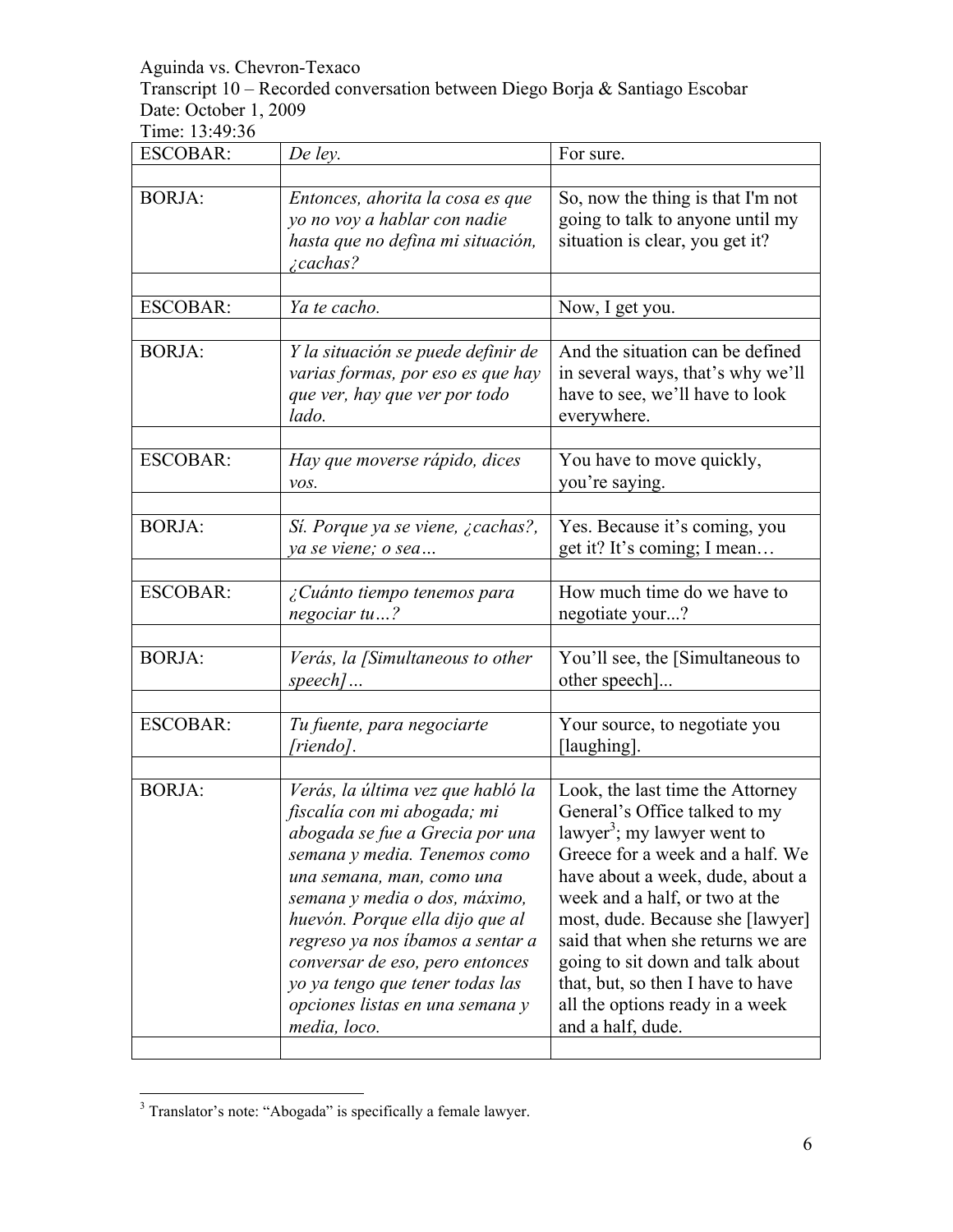Transcript 10 – Recorded conversation between Diego Borja & Santiago Escobar Date: October 1, 2009

| <b>ESCOBAR:</b> | <i>Tan poco!</i>                                                                                                                                                                         | So soon!                                                                                                                                                                                      |
|-----------------|------------------------------------------------------------------------------------------------------------------------------------------------------------------------------------------|-----------------------------------------------------------------------------------------------------------------------------------------------------------------------------------------------|
|                 |                                                                                                                                                                                          |                                                                                                                                                                                               |
| <b>BORJA:</b>   | Es que no así es.                                                                                                                                                                        | It's because there's no that's the<br>way it is.                                                                                                                                              |
|                 |                                                                                                                                                                                          |                                                                                                                                                                                               |
| <b>ESCOBAR:</b> | <sub>i</sub> Chucha madre! Déjame ver<br>cómo hacemos, loco. Yo pensé<br>que disponíamos de más tiempo.                                                                                  | Fucking shit! Let me see what we<br>can do, dude. I thought we had<br>more time.                                                                                                              |
| <b>BORJA:</b>   | No, loco. Una semana y media,<br>dos, ¡puta!, a más tardar. Porque<br>me toca tomar tomar acción,<br><i>i</i> cachas? Tengo que<br>[Simultaneous to other speech]<br>que voy a hablar ya | No, dude. A week and a half,<br>two, shit! At the latest. Because I<br>have to take take action, you<br>get it? I have to [Simultaneous to<br>other speech I'm going to talk<br>now.          |
| <b>ESCOBAR:</b> | Y y un aproximado, ¿cuánto<br>sería lo ideal para que vos tomes<br>una posición, si es con los de<br>Texaco o si es con los<br>demandantes? ¿Diez millones, 20<br>millones, 30 millones? | And and approximately,<br>how much would the ideal<br>amount be for you to take a<br>position, if it's with Texaco or if<br>it's with the plaintiffs? Ten<br>million, 20 million, 30 million? |
| <b>BORJA:</b>   | No, no tengo idea, huevón.                                                                                                                                                               | No, I have no idea, dude.                                                                                                                                                                     |
| <b>ESCOBAR:</b> | O sea, más de diez, ¿no? O sea,<br>100 ni cagando                                                                                                                                        | In other words, more than ten,<br>no? I mean, 100 no way                                                                                                                                      |
| <b>BORJA:</b>   | Ni idea.                                                                                                                                                                                 | No idea.                                                                                                                                                                                      |
| <b>ESCOBAR:</b> | Cien ni cagando. O sea, eso es<br>ilógico.                                                                                                                                               | One hundred no way. I mean,<br>that's illogical.                                                                                                                                              |
| <b>BORJA:</b>   | Veamos qué dicen, loco; veamos<br>qué dicen. Déjales que digan<br>ellos.                                                                                                                 | Let's see what they say, dude;<br>let's see what they say. Let them<br>say.                                                                                                                   |
| <b>ESCOBAR:</b> | O sea, qué proponen.                                                                                                                                                                     | In other words, what they offer.                                                                                                                                                              |
| <b>BORJA:</b>   | Claro.                                                                                                                                                                                   | Of course.                                                                                                                                                                                    |
| <b>ESCOBAR:</b> | Ya. Pero ponte si te dicen una<br>casa aquí, otra acá, otra acá. O<br>sea, un patrimonio que se                                                                                          | Yeah. But imagine if they say a<br>house here, another there, another<br>one there. I mean, a net worth                                                                                       |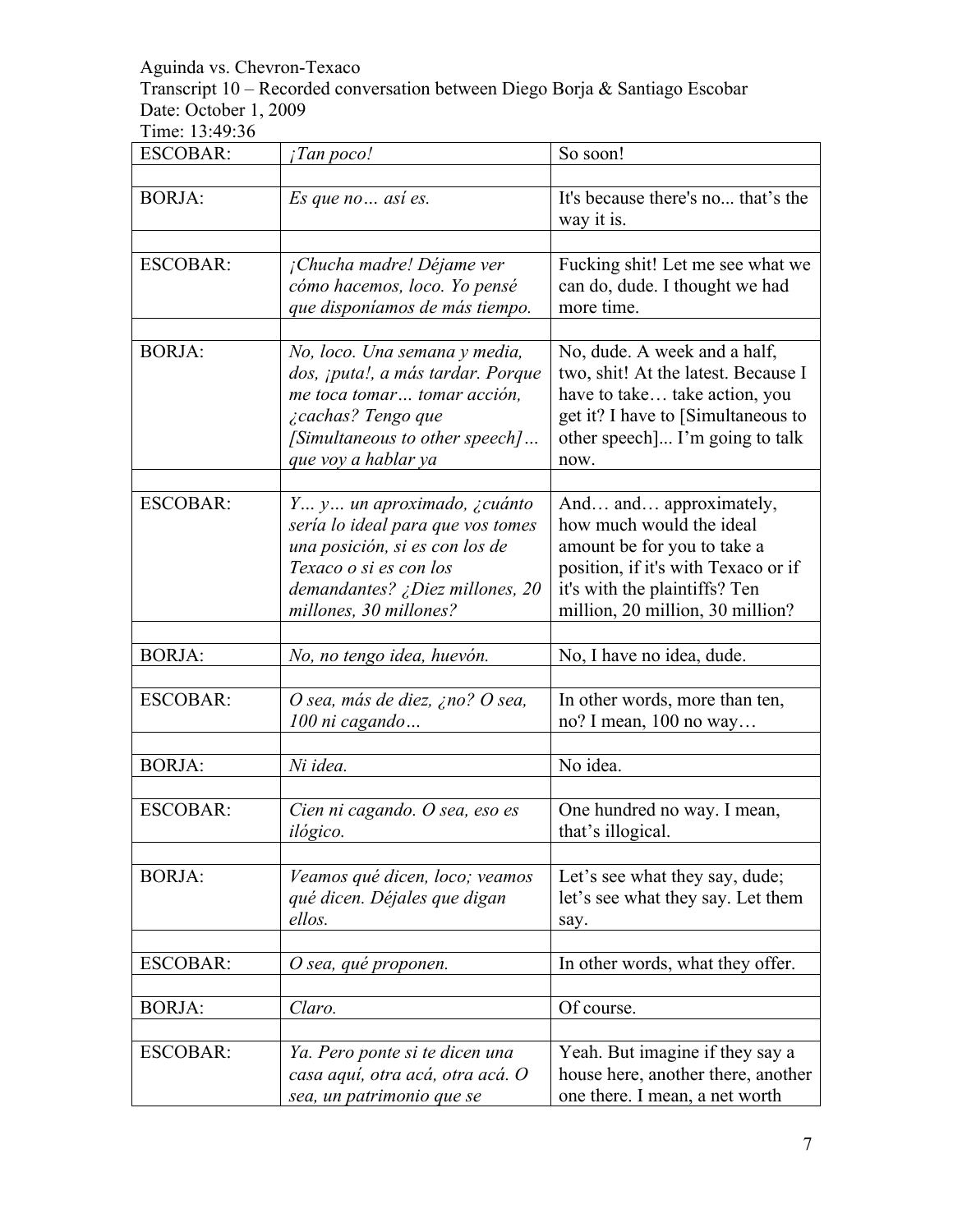Transcript 10 – Recorded conversation between Diego Borja & Santiago Escobar Date: October 1, 2009

|                 | sumarían más de diez millones,<br>ya creo que es bueno, ¿no?, ¿o<br>tampoco es tan bueno?                                                                                                                                                                                                                                                                           | that adds up to more than ten<br>million, I think that's good, yes?<br>Or it's not so good either?                                                                                                                                                                                                                                                                       |
|-----------------|---------------------------------------------------------------------------------------------------------------------------------------------------------------------------------------------------------------------------------------------------------------------------------------------------------------------------------------------------------------------|--------------------------------------------------------------------------------------------------------------------------------------------------------------------------------------------------------------------------------------------------------------------------------------------------------------------------------------------------------------------------|
| <b>BORJA:</b>   | Veamos, veamos. Es lo ellos<br>primero se van a lanzar con<br>poco, después le subes a la<br>mitad. O sea, ellos tendrían que<br>decir, ¿cachas? Es que ellos son<br>los que saben cuánto  qué es lo<br>que pueden hacer con eso,<br>¿cachas?, entonces va a ser lo<br>que una forma de saber en qué<br>lo van a utilizar, es saber cuánto<br>van a pagar, ¿cachas? | Let's see, let's see. It's the first<br>they'll offer little, then you<br>increase it by half. In other<br>words, they'll have to say, you<br>get it? Because they're the ones<br>who know how much what<br>they can do with that, you get it?<br>So it'll be what a way of<br>knowing what they'll use if for,<br>knowing how much they're going<br>to pay, you get it? |
| <b>ESCOBAR:</b> | Pero por ejemplo, si te dicen:<br>"Le vamos a dar 50 millones en<br>25 años, y arrancamos con 15".                                                                                                                                                                                                                                                                  | But, for example, if they tell you,<br>"We're going to give you 50<br>million over 25 years, and we'll<br>start with 15."                                                                                                                                                                                                                                                |
| <b>BORJA:</b>   | Claro, pero tendría que ser<br>cómo, cómo va a ser, en qué<br>[Simultaneous to other speech]                                                                                                                                                                                                                                                                        | Of course, but it would have to<br>be how, how it's going to be, in<br>what [Simultaneous to other<br>$\text{speedl}$ .                                                                                                                                                                                                                                                  |
| <b>ESCOBAR:</b> | Pero eso no, lo que yo quiero<br>saber es qué dices vos. O sea, si<br>te parece bien eso.                                                                                                                                                                                                                                                                           | But that no, what I want to<br>know is what you say. I mean, if<br>that seems good to you.                                                                                                                                                                                                                                                                               |
| <b>BORJA:</b>   | O sea, habría que ver pues, loco.                                                                                                                                                                                                                                                                                                                                   | I mean, I'd have to see, dude.                                                                                                                                                                                                                                                                                                                                           |
| <b>ESCOBAR:</b> | Simultaneous to other speech].                                                                                                                                                                                                                                                                                                                                      | Simultaneous to other speech.                                                                                                                                                                                                                                                                                                                                            |
| <b>BORJA:</b>   | Ya, pero tú  ¿tú que opinas<br>de? Depende a quién sea y a<br>quién vaya, ¿sí me entiendes? No<br>es lo mismo no es lo mismo<br>hablar con una empresa de<br>competencia de la compañía que<br>hablar con los que  con los<br>beneficiarios de la demanda; no<br>es lo mismo hablar con los rusos.<br>Todo depende de quién sea,                                    | Yeah, but you what do you<br>think about? It depends on<br>who it is and to whom it's going,<br>you understand me? It's not the<br>same it's not the same to talk<br>to a competing company about<br>the company, and to talk to those<br>who to the beneficiaries of the<br>lawsuit; it's not the same to talk<br>to the Russians. It all depends on                    |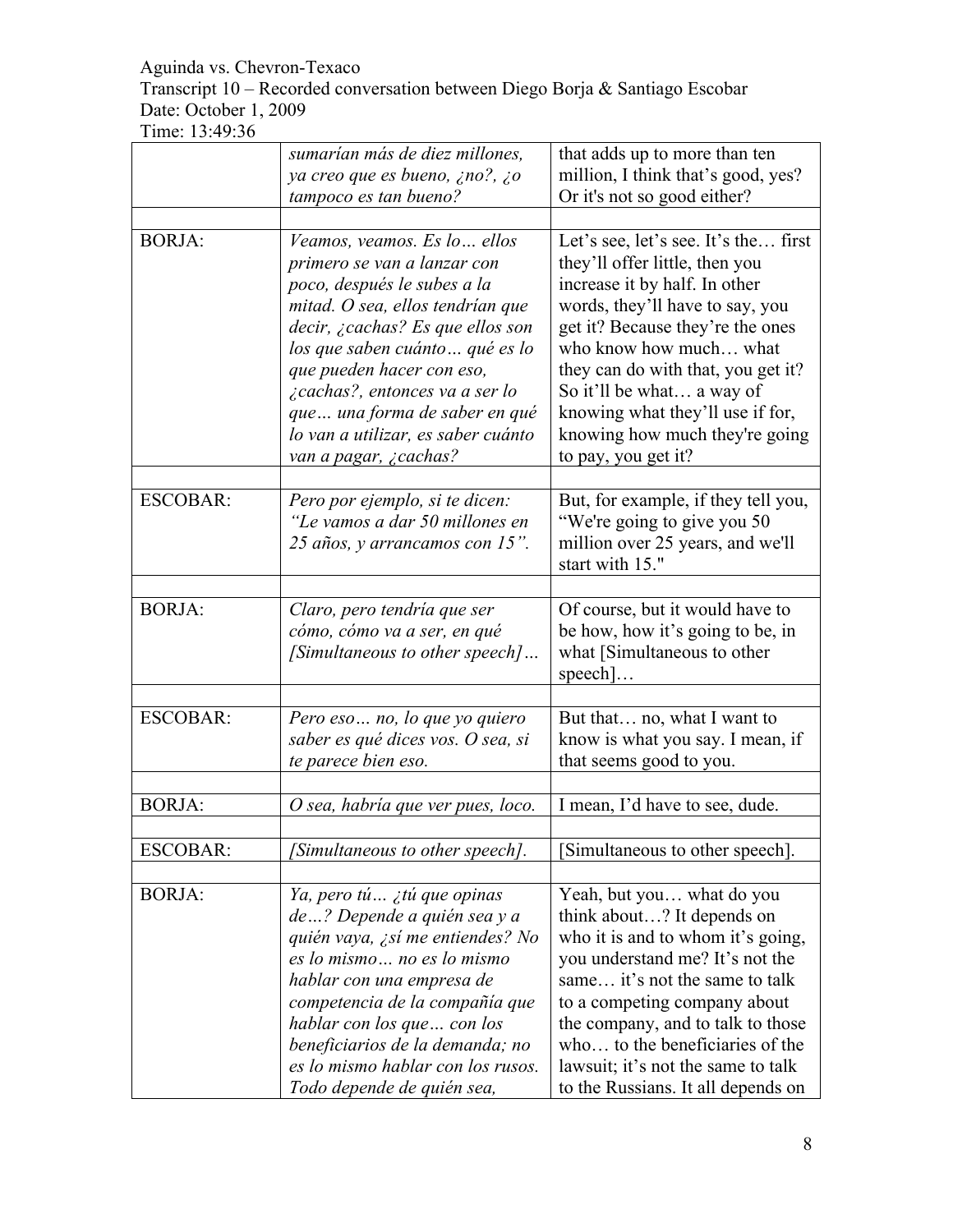Transcript 10 – Recorded conversation between Diego Borja & Santiago Escobar Date: October 1, 2009

|                 | $\zeta$ cachas?                                                                                                                                                                                                                                                                                                    | who it is, you get it?                                                                                                                                                                                                                                                                                                        |
|-----------------|--------------------------------------------------------------------------------------------------------------------------------------------------------------------------------------------------------------------------------------------------------------------------------------------------------------------|-------------------------------------------------------------------------------------------------------------------------------------------------------------------------------------------------------------------------------------------------------------------------------------------------------------------------------|
|                 |                                                                                                                                                                                                                                                                                                                    |                                                                                                                                                                                                                                                                                                                               |
| <b>ESCOBAR:</b> | Ya.                                                                                                                                                                                                                                                                                                                | Yeah.                                                                                                                                                                                                                                                                                                                         |
| <b>BORJA:</b>   | O sea, todo depende de con quién<br>se haga, y ahí recién podemos<br>hablar algo así.                                                                                                                                                                                                                              | I mean, it all depends on with<br>whom it's done, and only then<br>can we talk about something like<br>that.                                                                                                                                                                                                                  |
| <b>ESCOBAR:</b> | $\lambda$ Y sabes que yo tengo una<br>entrada también con los<br>demandantes? ¡Directisisisisima!                                                                                                                                                                                                                  | And you know I have access to<br>the plaintiffs? Direct access!                                                                                                                                                                                                                                                               |
| <b>BORJA:</b>   | ¿Con los demandantes? ¿Cuál?                                                                                                                                                                                                                                                                                       | To the plaintiffs? Which one?                                                                                                                                                                                                                                                                                                 |
| <b>ESCOBAR:</b> | Una fundación gringa está<br>metida ahí, y la que maneja esa<br>fundación es mi pana. O sea, yo<br>podría llamarle a la man y<br>decirle: "Ve, vente para acá,<br>aquí conversamos<br>personalmente; hay esto, hay<br>esto". O sea, hablar<br>directamente con uno de los<br>auspiciantes del frente<br>amazónico. | A gringa foundation is involved<br>there, and the person who<br>manages that foundation is a<br>buddy. I mean, I could call that<br>woman and tell her, "Look, come<br>over, we can talk in person here;<br>there's this, there's that." In other<br>words, talk directly with one of<br>the sponsors of the Amazon<br>Front. |
| <b>BORJA:</b>   | Del Frente de Defensa, dices tú.                                                                                                                                                                                                                                                                                   | Of the Frente de Defensa <sup>4</sup> , you're<br>saying.                                                                                                                                                                                                                                                                     |
|                 |                                                                                                                                                                                                                                                                                                                    |                                                                                                                                                                                                                                                                                                                               |
| <b>ESCOBAR:</b> | Sí.                                                                                                                                                                                                                                                                                                                | Yes.                                                                                                                                                                                                                                                                                                                          |
| <b>BORJA:</b>   | Porque hay tres, <i>i</i> verdad? O sea,<br>hay el Frente de Defensa,<br>Amazon, Watch y no sé qué otro<br>hay, otro ahí, huevón.                                                                                                                                                                                  | Because there are three, right? I<br>mean, there's the Frente de<br>Defensa, Amazon Watch and I<br>don't know what other one is<br>there, there's another one, dude.                                                                                                                                                          |
| <b>ESCOBAR:</b> | Ya. Es con uno de ellos.                                                                                                                                                                                                                                                                                           | Yeah. It's with one of them.                                                                                                                                                                                                                                                                                                  |
| <b>BORJA:</b>   | ¿Pero están en Quito o están<br>acá?                                                                                                                                                                                                                                                                               | But are they in Quito or are they<br>here?                                                                                                                                                                                                                                                                                    |

 $\frac{1}{4}$ Translator's note: Apparently the proper name of an organization. Literally "Defense Front."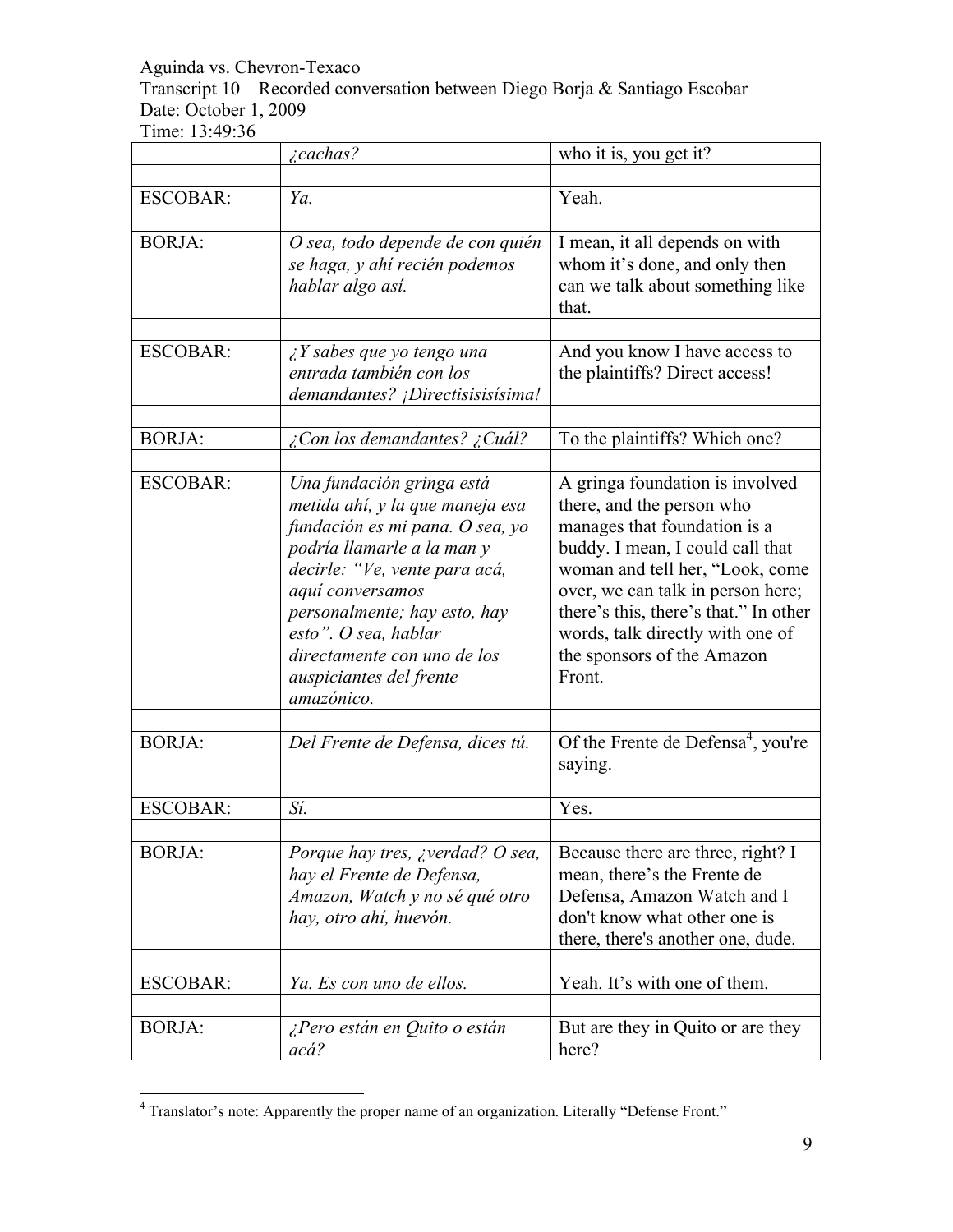Transcript 10 – Recorded conversation between Diego Borja & Santiago Escobar Date: October 1, 2009

| <b>ESCOBAR:</b> | En la Yoni.                                                                                                                                                                                                                                               | In the U.S.                                                                                                                                                                                                                                                                  |
|-----------------|-----------------------------------------------------------------------------------------------------------------------------------------------------------------------------------------------------------------------------------------------------------|------------------------------------------------------------------------------------------------------------------------------------------------------------------------------------------------------------------------------------------------------------------------------|
|                 |                                                                                                                                                                                                                                                           |                                                                                                                                                                                                                                                                              |
| <b>BORJA:</b>   | [Simultaneous to other speech].                                                                                                                                                                                                                           | Simultaneous to other speech.                                                                                                                                                                                                                                                |
|                 |                                                                                                                                                                                                                                                           |                                                                                                                                                                                                                                                                              |
| <b>ESCOBAR:</b> | En la Yoni y allá.                                                                                                                                                                                                                                        | In the U.S. and over there.                                                                                                                                                                                                                                                  |
| <b>BORJA:</b>   | O sea, Amazon Watch, dices tú.<br>Habla bien.                                                                                                                                                                                                             | In other words, Amazon Watch,<br>you say. Speak clearly.                                                                                                                                                                                                                     |
| <b>ESCOBAR:</b> | No sé cómo se llama. Yo solo sé<br>que man está es que son varias<br>organizaciones que  que<br>constituyeron Amazon Watch,<br>por ejemplo. Son varias<br>constituciones varias<br>organizaciones los que son el<br>Frente de la Amazonía, ¿sí<br>cachas? | I don't know what it's called. I<br>just know that they guy is it's<br>several organizations that that<br>made up Amazon Watch, for<br>example. There are several<br>constitutions several<br>organizations that are the Frente<br>de la Amazonia <sup>5</sup> , you get it? |
| <b>BORJA:</b>   | Ya. $\zeta Y?$ , ¿pero cómo se llama<br>la man?, ¿no se llama Raquel?                                                                                                                                                                                     | Okay. And? But what's the<br>woman's <sup>6</sup> name? Isn't her name<br>Raquel?                                                                                                                                                                                            |
| <b>ESCOBAR:</b> | $No$ .                                                                                                                                                                                                                                                    | No.                                                                                                                                                                                                                                                                          |
|                 |                                                                                                                                                                                                                                                           |                                                                                                                                                                                                                                                                              |
| <b>BORJA:</b>   | ¡Uhn! ¿Cómo se llama?, ¿cómo<br>se llama?                                                                                                                                                                                                                 | Uh! What's her name? What's<br>her name?                                                                                                                                                                                                                                     |
| <b>ESCOBAR:</b> | Se llama Belén.                                                                                                                                                                                                                                           | Her name's Belen.                                                                                                                                                                                                                                                            |
|                 |                                                                                                                                                                                                                                                           |                                                                                                                                                                                                                                                                              |
| <b>BORJA:</b>   | Belén. Belén, no le cacho. ¿Pero<br>la man es medio dura o qué?                                                                                                                                                                                           | Belen. Belen, I don't get it. But is<br>the woman is kind of tough or<br>what?                                                                                                                                                                                               |
|                 |                                                                                                                                                                                                                                                           |                                                                                                                                                                                                                                                                              |
| <b>ESCOBAR:</b> | Sí, se llama Belén Paz. Es la<br>hermana de  de Delavesi, loco.                                                                                                                                                                                           | Yes, her name is Belen Paz.<br>She's the sister of of Delavesi,<br>dude.                                                                                                                                                                                                     |
|                 |                                                                                                                                                                                                                                                           |                                                                                                                                                                                                                                                                              |
| <b>BORJA:</b>   | ¡Delavesi!, ¡jueputa!                                                                                                                                                                                                                                     | Delavesi! Son of a bitch!                                                                                                                                                                                                                                                    |

 $\frac{1}{5}$ 

<sup>&</sup>lt;sup>5</sup> Translator's note: Apparently the proper name of an organization. Literally "Amazon Front."<br><sup>6</sup> Translator's note: The speakers use "man" for generic "the guy" in English, regardless of the person's gender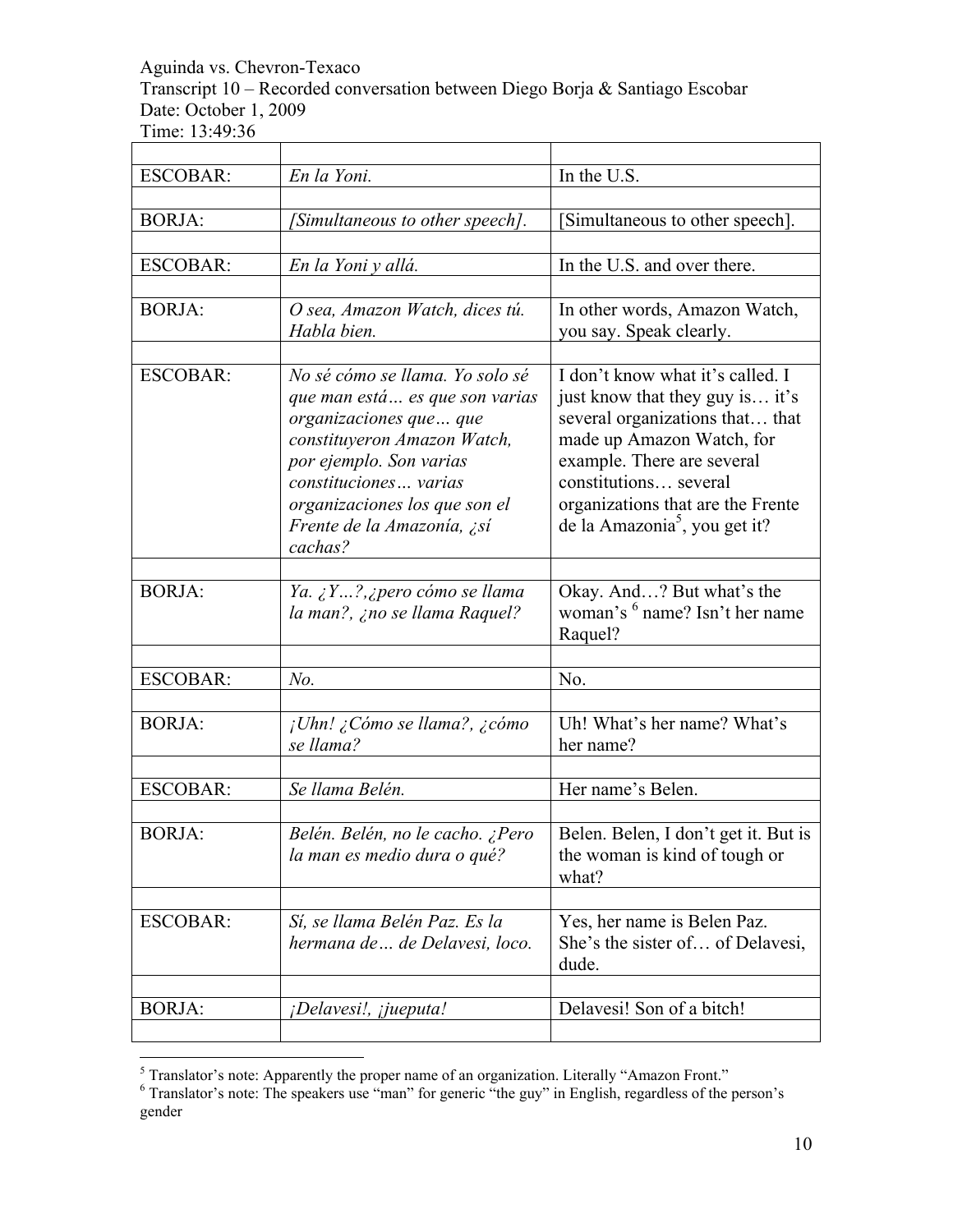Transcript 10 – Recorded conversation between Diego Borja & Santiago Escobar Date: October 1, 2009

| <b>ESCOBAR:</b> | ¿Sí cachas? O sea, es una<br>persona ultra  es mi vecina,                                                                                                                                                         | You get it? I mean, she's a<br>person who's ultra she's my                                                                                                                                  |
|-----------------|-------------------------------------------------------------------------------------------------------------------------------------------------------------------------------------------------------------------|---------------------------------------------------------------------------------------------------------------------------------------------------------------------------------------------|
|                 | huevón. O sea, la man le trajo<br>le trajo a la esposa del Sting, a<br>todos ellos, ¿cachas?                                                                                                                      | neighbor, dude. I mean, the<br>woman brought brought Sting's<br>wife, all of them, you get it?                                                                                              |
|                 |                                                                                                                                                                                                                   |                                                                                                                                                                                             |
| <b>BORJA:</b>   | $\angle Y$ ya le contaste que eres pana<br>mío?                                                                                                                                                                   | And did you already tell her that<br>you're my buddy?                                                                                                                                       |
| <b>ESCOBAR:</b> | No, no, no, no; todavía no, sino<br>que te digo. O sea, yo le puedo<br>llamar y decir: "Hay esto", y<br>veamos qué dice.                                                                                          | No, no, no, no; not yet, I'm just<br>telling you. I mean, I can call her<br>and say, "There's this," and we'll<br>see what she says.                                                        |
| <b>BORJA:</b>   | Ya. ¡Ay, qué perro! ¿Y la man<br>está metidota?                                                                                                                                                                   | Yeah. Oh, that's amazing! And<br>the woman's really involved?                                                                                                                               |
| <b>ESCOBAR:</b> | O sea, ya te dije pues, loco. Le<br>llevaron a toda esa gente que<br>apoya  tú sabes quién es la<br>esposa del Sting; ellos están<br>metidos también, ¿no?, el U-2<br>[Simultaneous to other speech]              | I mean, I already told you, dude.<br>They took all those people that<br>support you know who Sting's<br>wife is; they're also involved,<br>no? U-2 [Simultaneous to other<br>$\text{speed}$ |
|                 |                                                                                                                                                                                                                   |                                                                                                                                                                                             |
| <b>BORJA:</b>   | [Simultaneous to other speech]                                                                                                                                                                                    | [Simultaneous to other speech]                                                                                                                                                              |
| <b>ESCOBAR:</b> | $El U-2.$                                                                                                                                                                                                         | $U-2$ .                                                                                                                                                                                     |
| <b>BORJA:</b>   | La esposa del  del de Police.                                                                                                                                                                                     | The wife of the of the Police.                                                                                                                                                              |
| <b>ESCOBAR:</b> | Ya, exactamente, ya. ¿Sí<br>[Simultaneous to other speech]?                                                                                                                                                       | Yeah, exactly, yeah. Yes<br>[Simultaneous to other speech]?                                                                                                                                 |
| <b>BORJA:</b>   | Pero el  claro, en la película<br>esta, ahí está la [Unintelligible]<br>Tyler les llevan a un concierto de<br>Police a los demandantes y todo.<br><i>¡Focote, huevón! Tienes que ver</i><br>esa película, huevón. | But the of course, it's in the<br>movie, there's [Unintelligible]<br>Tyler takes the plaintiffs to a<br>Police concert and all. What a<br>trip, dude! You have to see that<br>movie, dude.  |
| <b>ESCOBAR:</b> | ¿Sí cachas?, ¿sí cachas?                                                                                                                                                                                          | Yes, you get it? Get it?                                                                                                                                                                    |
|                 |                                                                                                                                                                                                                   |                                                                                                                                                                                             |
| <b>BORJA:</b>   | Claro. O sea $\ldots$ <i>i</i> pero y la man<br>es cien por ciento trabaja ahí o                                                                                                                                  | Of course. I mean but and the<br>woman is works one hundred                                                                                                                                 |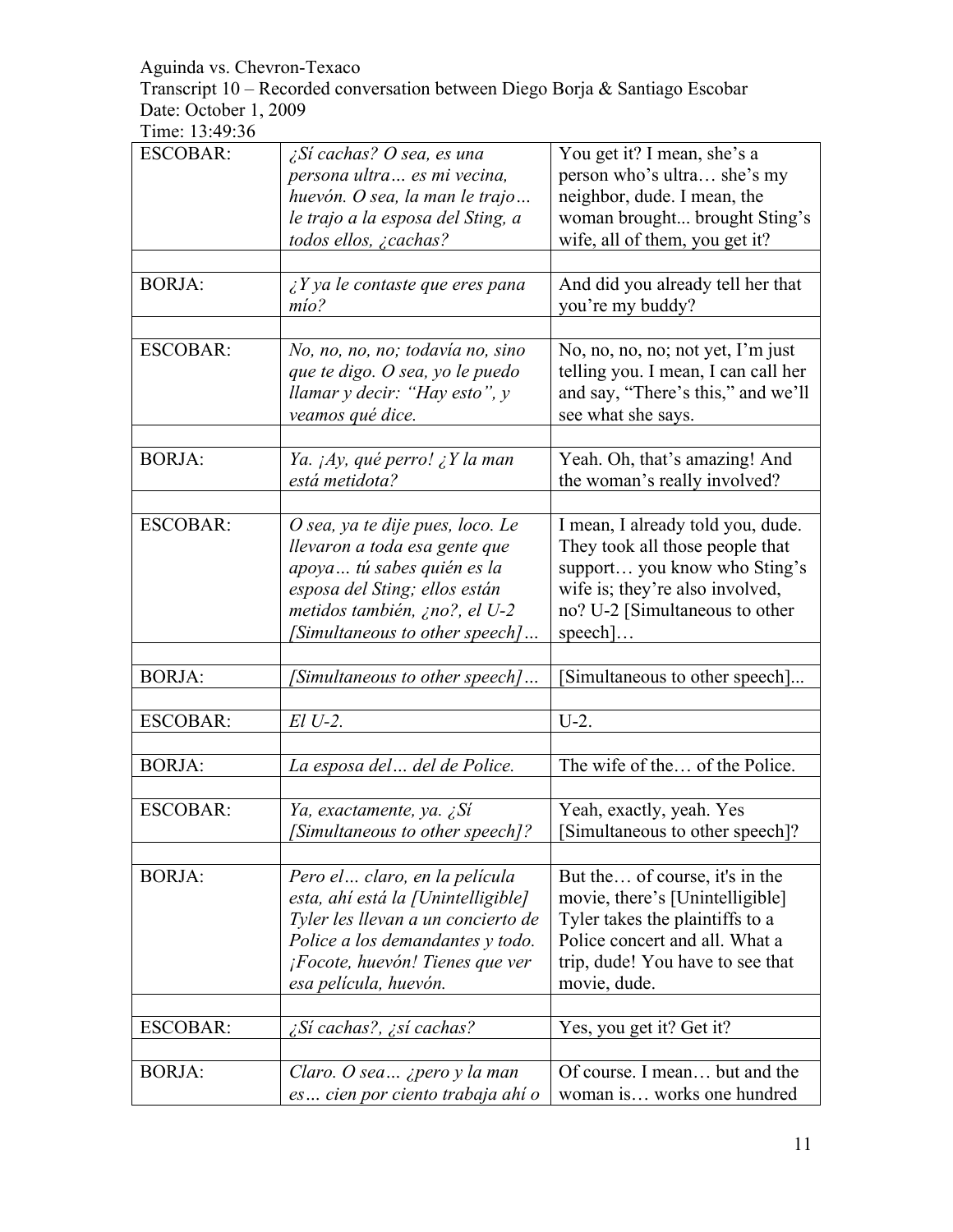Transcript 10 – Recorded conversation between Diego Borja & Santiago Escobar Date: October 1, 2009

| <b>ESCOBAR:</b><br>No, no; she works in an<br>No, no; ella trabaja en una<br>organización de  ecológica con<br>organization for ecological<br>headquartered in the U.S. and the<br>sede en la Yoni, y los manes<br>guys support the plaintiffs with a<br>apoyan a los demandantes con<br>whole lot of shit.<br>un montón de huevadas.<br><b>BORJA:</b><br>Oye. Pero sí cachas que podemos<br>Listen. But you get it that we can<br>darle la vuelta a eso también,<br>turn this around also, right?<br>$\zeta$ no?<br>How's that?<br><b>ESCOBAR:</b><br>¿Cómo es eso?<br><b>BORJA:</b><br>$O$ sea, es que todo tiene todo<br>I mean, because everything has<br>everything has two sides, dude.<br>tiene dos lados, loco. Bueno,<br>Well, what what? But how?<br>$\zeta$ qué qué?, $\zeta$ pero qué tan?,<br>$\lambda$ qué tan? O sea, la man hace<br>How? I mean, the woman does<br>it because she's passionate, she<br>por pasión, ¿cree en lo que<br>believes in what she does?<br>hace?<br><b>ESCOBAR:</b><br>Yes, that's for sure. I mean, she's<br>Sí, eso sí. O sea, no es business<br>not a business girl.<br>girl.<br><b>BORJA:</b><br>Oh! Then that's a problem.<br><i>Ah! Entonces es un problema</i><br>eso.<br><b>ESCOBAR:</b><br>No es business woman. ¿Oh, vos<br>She's not a business woman. Oh,<br>you're saying to [bend her/double<br>dices a ella doblarle que se pase<br>the amount], so she will come<br>acá mejor?<br>over here, $\frac{7}{1}$ instead?<br><b>BORJA:</b><br>Of course.<br>Claro.<br><b>ESCOBAR:</b><br>[Laughing]. Because it's more<br>[Riendo]. Es que para vos es más<br>cómodo. O sea, vos estás viendo<br>comfortable for you. I mean,<br>you're seeing the comfort, now.<br>la comodidad ahorita. |               | tiene otro trabajo y solo es<br>activista? | per cent there, or does she have<br>other work and she's just an<br>activist? |
|----------------------------------------------------------------------------------------------------------------------------------------------------------------------------------------------------------------------------------------------------------------------------------------------------------------------------------------------------------------------------------------------------------------------------------------------------------------------------------------------------------------------------------------------------------------------------------------------------------------------------------------------------------------------------------------------------------------------------------------------------------------------------------------------------------------------------------------------------------------------------------------------------------------------------------------------------------------------------------------------------------------------------------------------------------------------------------------------------------------------------------------------------------------------------------------------------------------------------------------------------------------------------------------------------------------------------------------------------------------------------------------------------------------------------------------------------------------------------------------------------------------------------------------------------------------------------------------------------------------------------------------------------------------------------------------------------------------------------------------------|---------------|--------------------------------------------|-------------------------------------------------------------------------------|
|                                                                                                                                                                                                                                                                                                                                                                                                                                                                                                                                                                                                                                                                                                                                                                                                                                                                                                                                                                                                                                                                                                                                                                                                                                                                                                                                                                                                                                                                                                                                                                                                                                                                                                                                              |               |                                            |                                                                               |
|                                                                                                                                                                                                                                                                                                                                                                                                                                                                                                                                                                                                                                                                                                                                                                                                                                                                                                                                                                                                                                                                                                                                                                                                                                                                                                                                                                                                                                                                                                                                                                                                                                                                                                                                              |               |                                            |                                                                               |
|                                                                                                                                                                                                                                                                                                                                                                                                                                                                                                                                                                                                                                                                                                                                                                                                                                                                                                                                                                                                                                                                                                                                                                                                                                                                                                                                                                                                                                                                                                                                                                                                                                                                                                                                              |               |                                            |                                                                               |
|                                                                                                                                                                                                                                                                                                                                                                                                                                                                                                                                                                                                                                                                                                                                                                                                                                                                                                                                                                                                                                                                                                                                                                                                                                                                                                                                                                                                                                                                                                                                                                                                                                                                                                                                              |               |                                            |                                                                               |
|                                                                                                                                                                                                                                                                                                                                                                                                                                                                                                                                                                                                                                                                                                                                                                                                                                                                                                                                                                                                                                                                                                                                                                                                                                                                                                                                                                                                                                                                                                                                                                                                                                                                                                                                              |               |                                            |                                                                               |
|                                                                                                                                                                                                                                                                                                                                                                                                                                                                                                                                                                                                                                                                                                                                                                                                                                                                                                                                                                                                                                                                                                                                                                                                                                                                                                                                                                                                                                                                                                                                                                                                                                                                                                                                              |               |                                            |                                                                               |
|                                                                                                                                                                                                                                                                                                                                                                                                                                                                                                                                                                                                                                                                                                                                                                                                                                                                                                                                                                                                                                                                                                                                                                                                                                                                                                                                                                                                                                                                                                                                                                                                                                                                                                                                              |               |                                            |                                                                               |
|                                                                                                                                                                                                                                                                                                                                                                                                                                                                                                                                                                                                                                                                                                                                                                                                                                                                                                                                                                                                                                                                                                                                                                                                                                                                                                                                                                                                                                                                                                                                                                                                                                                                                                                                              |               |                                            |                                                                               |
|                                                                                                                                                                                                                                                                                                                                                                                                                                                                                                                                                                                                                                                                                                                                                                                                                                                                                                                                                                                                                                                                                                                                                                                                                                                                                                                                                                                                                                                                                                                                                                                                                                                                                                                                              |               |                                            |                                                                               |
|                                                                                                                                                                                                                                                                                                                                                                                                                                                                                                                                                                                                                                                                                                                                                                                                                                                                                                                                                                                                                                                                                                                                                                                                                                                                                                                                                                                                                                                                                                                                                                                                                                                                                                                                              |               |                                            |                                                                               |
|                                                                                                                                                                                                                                                                                                                                                                                                                                                                                                                                                                                                                                                                                                                                                                                                                                                                                                                                                                                                                                                                                                                                                                                                                                                                                                                                                                                                                                                                                                                                                                                                                                                                                                                                              |               |                                            |                                                                               |
|                                                                                                                                                                                                                                                                                                                                                                                                                                                                                                                                                                                                                                                                                                                                                                                                                                                                                                                                                                                                                                                                                                                                                                                                                                                                                                                                                                                                                                                                                                                                                                                                                                                                                                                                              | <b>BORJA:</b> | Claro.                                     | Of course.                                                                    |

 <sup>7</sup> Translator's note: ambiguous use of "doblarle," it can mean to convince, to bend or to offer twice an amount of money.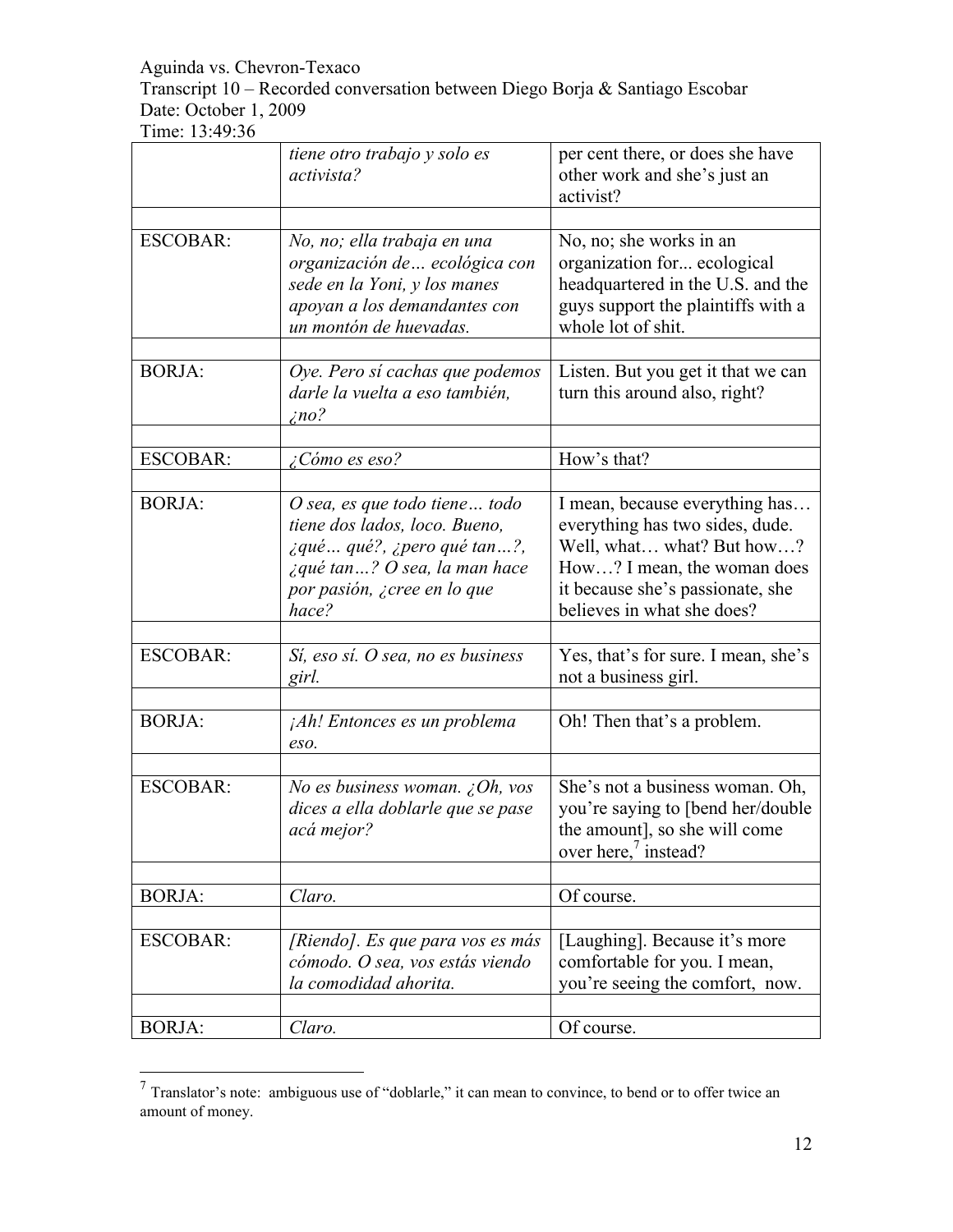Transcript 10 – Recorded conversation between Diego Borja & Santiago Escobar Date: October 1, 2009

| <b>ESCOBAR:</b> | [Riendo] ¿Para qué estar?,             | [Laughing] Why be? Why            |
|-----------------|----------------------------------------|-----------------------------------|
|                 | ¿para qué pasarme al otro bando        | move to the other side if I'm     |
|                 | si ya estoy en este bando?             | already on this side?             |
|                 |                                        |                                   |
| <b>BORJA:</b>   | No, puedo cambiarme yo, pero           | No, I can change, but not I       |
|                 | no o sea                               | mean                              |
|                 |                                        |                                   |
| <b>ESCOBAR:</b> | Pero es la pregunta, ¿puedes o         | But that's the question, can you  |
|                 | no puedes cambiarte de bando?          | or can't you change sides?        |
|                 |                                        |                                   |
| <b>BORJA:</b>   | Claro, huevón, <i>i de ley! Lo que</i> | Of course, dude, for sure! The    |
|                 | pasa es que                            | thing is that                     |
|                 |                                        |                                   |
| <b>ESCOBAR:</b> | Entonces olvídate de la                | Then forget about personal        |
|                 | comodidad personal, loco. Aquí         | comfort, dude. Here what we       |
|                 | lo que necesitamos es cuál es la       | need is what the comfort is       |
|                 | comodidad                              |                                   |
|                 |                                        |                                   |
| <b>BORJA:</b>   | Futura.                                | Future.                           |
|                 |                                        |                                   |
| <b>ESCOBAR:</b> | Exactamente. O sea, aquí vos lo        | Exactly. In other words, here     |
|                 | que necesitamos hablar es cuánto       | with you, what we need to talk    |
|                 | efectivo pone cada lado, punto.        | about is how much cash will each  |
|                 |                                        | side put up, period.              |
|                 |                                        |                                   |
| <b>BORJA:</b>   | Ya. Verás o sea, tú dices que          | Yeah. You'll see I mean, you      |
|                 | hablarías con esta man.                | say you'll talk to that woman.    |
|                 |                                        |                                   |
| <b>ESCOBAR:</b> | Le voy a tantear a ver qué dice.       | I'm going to test her to see what |
|                 |                                        | she says.                         |
|                 |                                        |                                   |
| <b>BORJA:</b>   | $\angle$ Qué le vas a decir, perro? A  | What are you going to say to her, |
|                 | ver, cuéntame.                         | buddy? Let's see, tell me.        |
|                 |                                        |                                   |
| <b>ESCOBAR:</b> | Le voy a decir: "¿Sabes qué?           | I'm going to say, "You know       |
|                 | Hay un pana, el abogado de este        | what? There's a buddy, this guy's |
|                 | man", no voy a decir que yo,           | lawyer," I'm not going to say     |
|                 | obvio, "el abogado de este man         | that I, obviously, "this guy's    |
|                 | quiere un acercamiento y me            | lawyer wants a rapprochement,     |
|                 | buscaron a mí porque saben que         | and they sought me out because    |
|                 | vos eres panísima y quieren            | they know that you're a dear      |
|                 | plantear esto. ¿Vos qué dices"?,       | friend and they want to propose   |
|                 | punto.                                 | this. What do you say?" Period.   |
|                 |                                        |                                   |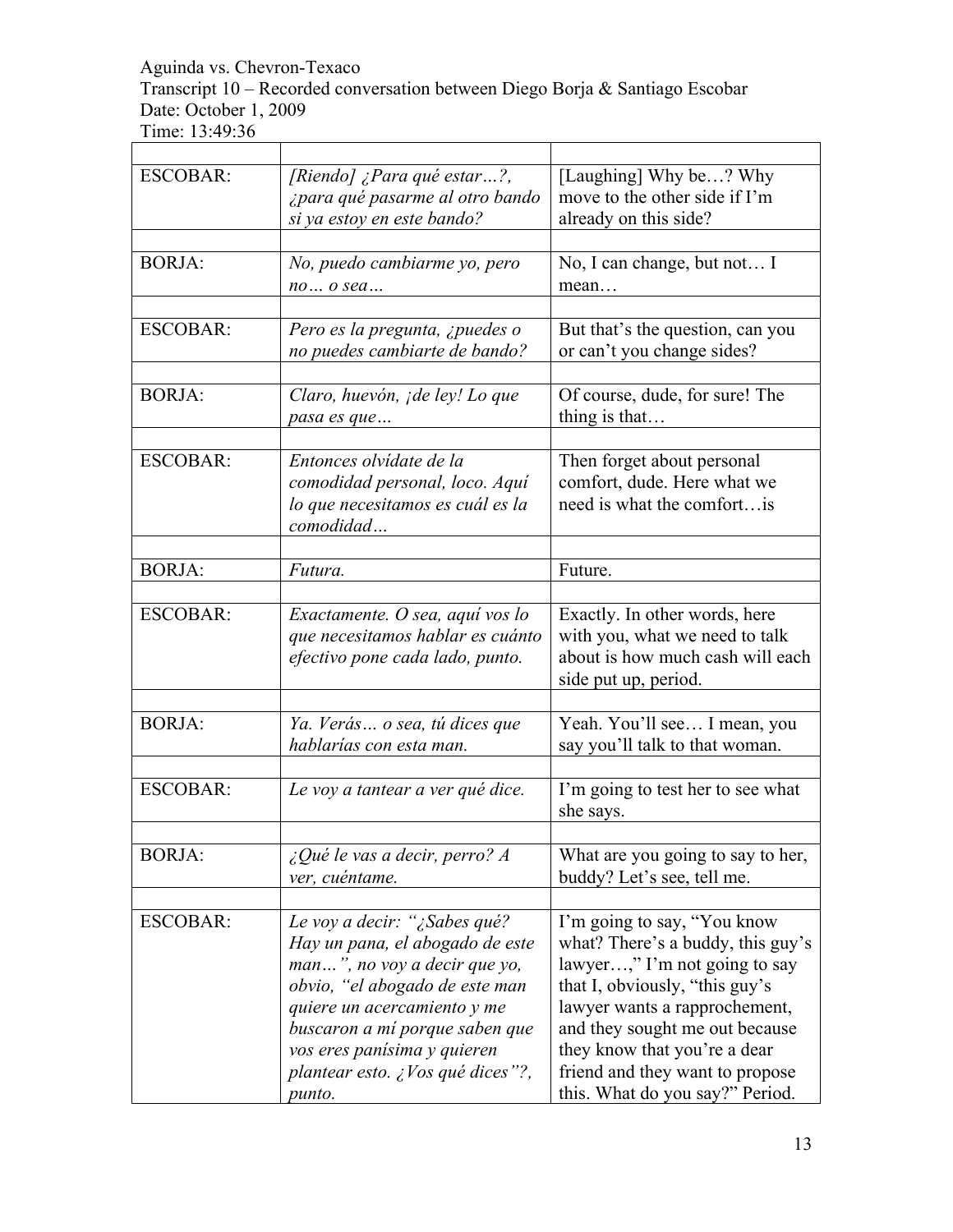Transcript 10 – Recorded conversation between Diego Borja & Santiago Escobar Date: October 1, 2009

| <b>BORJA:</b>   | [Riendo] ¡Qué focote! De una,<br>loco.                                                                                                                                                                                                                                                               | [Laughing] What a trip! Just like<br>that, dude!                                                                                                                                                                                                                                                                        |
|-----------------|------------------------------------------------------------------------------------------------------------------------------------------------------------------------------------------------------------------------------------------------------------------------------------------------------|-------------------------------------------------------------------------------------------------------------------------------------------------------------------------------------------------------------------------------------------------------------------------------------------------------------------------|
| <b>ESCOBAR:</b> |                                                                                                                                                                                                                                                                                                      |                                                                                                                                                                                                                                                                                                                         |
|                 | Porque, ¿cachas?; tus abogados<br>pueden hacer a tus espaldas cien<br>mil huevadas, hablar en tu<br>nombre y vos no les autorizaste,<br>y pueden estar [Simultaneous to<br>other speech]                                                                                                             | Because, you get it? You're<br>lawyers can pull a hundred<br>thousand tricks behind your back,<br>speak in your name and you<br>didn't authorize them, and they<br>can be [Simultaneous to other<br>$\text{speed}$                                                                                                      |
| <b>BORJA:</b>   | Claro.                                                                                                                                                                                                                                                                                               | Of course.                                                                                                                                                                                                                                                                                                              |
| <b>ESCOBAR:</b> | Y vos después dices: "Yo no les                                                                                                                                                                                                                                                                      | And then you say, "I haven't                                                                                                                                                                                                                                                                                            |
|                 | he dicho" y punto, ¿cachas?                                                                                                                                                                                                                                                                          | told them," and period, you get<br>it?                                                                                                                                                                                                                                                                                  |
|                 |                                                                                                                                                                                                                                                                                                      |                                                                                                                                                                                                                                                                                                                         |
| <b>BORJA:</b>   | Ya.                                                                                                                                                                                                                                                                                                  | Yeah.                                                                                                                                                                                                                                                                                                                   |
| <b>ESCOBAR:</b> | Los mismo dices: "Yo no he<br>dicho", y punto, "Son rumores<br>que quieren perjudicar mi<br>imagen nada más".                                                                                                                                                                                        | Likewise, you say, "I haven't<br>said," and period, "those are<br>rumors to tarnish my image,<br>that's all."                                                                                                                                                                                                           |
|                 |                                                                                                                                                                                                                                                                                                      |                                                                                                                                                                                                                                                                                                                         |
| <b>BORJA:</b>   | "Son rumores, son rumores"<br>[cantando].                                                                                                                                                                                                                                                            | "They're rumors, they're rumors"<br>[singing].                                                                                                                                                                                                                                                                          |
| <b>ESCOBAR:</b> | [Riendo].                                                                                                                                                                                                                                                                                            | [Laughing].                                                                                                                                                                                                                                                                                                             |
|                 |                                                                                                                                                                                                                                                                                                      |                                                                                                                                                                                                                                                                                                                         |
| <b>BORJA:</b>   | ¡Qué dañado! O sea,<br>[Unintelligible]                                                                                                                                                                                                                                                              | You're evil! In other words,<br>[Unintelligible]                                                                                                                                                                                                                                                                        |
| <b>ESCOBAR:</b> | O sea, yo también yo también<br>le estudié a Machiavello, loco, y<br>puedo cachar bien cómo es la<br>huevada, loco. Es cuestión de<br>oferta, cuánto ofrecen, cuánto<br>salen a negociar, ¿no?, y para<br>negociar ahí hay un hecho<br>grandísimo, que estás vos ahí en<br>la  en la escena pública. | I mean, I also I also studied<br>Machiavelli, dude, and I can<br>understand very well what's<br>going on, dude. It's a matter of<br>offers, how much do they offer,<br>how much do they have to<br>negotiate with, right? And to<br>negotiate there's a major fact,<br>that you're there in the in the<br>public's eye. |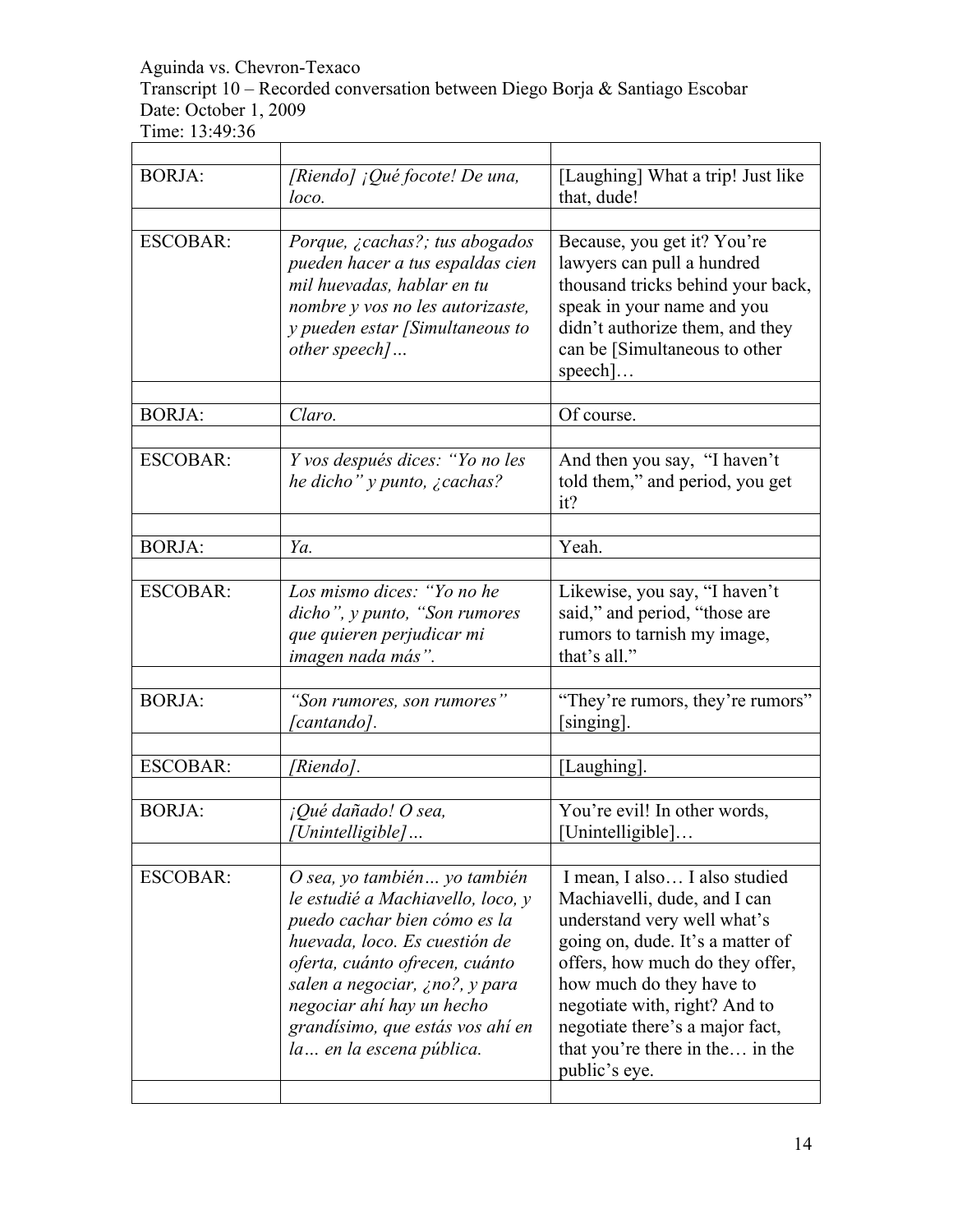#### Transcript 10 – Recorded conversation between Diego Borja & Santiago Escobar Date: October 1, 2009

| <b>BORJA:</b>   | Ahora, verás que                                                                                                                                                                                                                                                                                                                                                                                                                                                                                                                                                                                                                                                                                                                                                                                                   | Now, you'll see that                                                                                                                                                                                                                                                                                                                                                                                                                                                                                                                                                                                                                                                                                                                                                                                                                                                                                         |
|-----------------|--------------------------------------------------------------------------------------------------------------------------------------------------------------------------------------------------------------------------------------------------------------------------------------------------------------------------------------------------------------------------------------------------------------------------------------------------------------------------------------------------------------------------------------------------------------------------------------------------------------------------------------------------------------------------------------------------------------------------------------------------------------------------------------------------------------------|--------------------------------------------------------------------------------------------------------------------------------------------------------------------------------------------------------------------------------------------------------------------------------------------------------------------------------------------------------------------------------------------------------------------------------------------------------------------------------------------------------------------------------------------------------------------------------------------------------------------------------------------------------------------------------------------------------------------------------------------------------------------------------------------------------------------------------------------------------------------------------------------------------------|
| <b>ESCOBAR:</b> | Tú tienes la posibilidad de<br>negociar. Ahora, ellos van a<br>querer corroborar de que tú seas<br>el que me autorizó a mí.                                                                                                                                                                                                                                                                                                                                                                                                                                                                                                                                                                                                                                                                                        | You have the ability to negotiate.<br>Now, they are going to want to<br>corroborate that you're the one<br>who authorized me.                                                                                                                                                                                                                                                                                                                                                                                                                                                                                                                                                                                                                                                                                                                                                                                |
| <b>BORJA:</b>   | Esa es una parte, y segundo, que<br>van a decir: "Okay, ¿vamos a<br>negociar en base a qué?, ¿qué es<br>lo que tienes?". Entonces van a<br>querer que yo ya les muestre y<br>eso no va a pasar. O sea, ellos<br>van a tener confiar en mi<br>palabra, ¿cachas?, porque yo<br>o sea, ya ven ya ven los tipos<br>de evidencias que tengo,<br><i>i</i> cachas? Ese es un ejemplo.<br>¿Ellos quieren prueba?; eso es<br>una prueba, ¿sí me entiendes? O<br>sea, pero van a decir: "A ver,<br><i>i</i> pero tipo qué tienes?" Yo he<br>estudiado esto, me lo sé de<br>memoria, ¿cachas?, entonces yo,<br>si les digo que les va a servir es<br>porque les va a servir, pero van a<br>tener que confiar porque no les<br>puedo dar no les puedo dar por<br>adelantado nada, ¿cachas? Eso<br>sí tiene que quedar clarito. | That's one part, and secondly,<br>they're going to say, "Okay, and<br>we're going to negotiate based on<br>what? What do you have?" So<br>then they are going to want me to<br>show them and that's not going<br>to happen. In other words, they<br>are going to have to trust my<br>word, you get it? Because I I<br>mean, they see already they<br>see already the kind of evidence I<br>have, you get it? That's an<br>example. They want evidence?<br>That's one piece of evidence, you<br>understand me? I mean, but<br>they'll say, "Let's see, but what<br>kind do you have?" I've studied<br>this, I know it by heart, you get<br>it? So I, if I tell them it's useful<br>to them, it's because it will be<br>useful to them, but they are going<br>to have to trust, because I can't<br>give them I can't give them<br>anything before hand, you get it?<br>That has to be made perfectly<br>clear. |
| <b>ESCOBAR:</b> | ¡Puta! Eso sí complica la cosa.<br>Hay que darles algo, huevón;<br>una señal pues, loco. ¿Cómo les<br>vamos a negociar si?                                                                                                                                                                                                                                                                                                                                                                                                                                                                                                                                                                                                                                                                                         | Shit! That complicates things.<br>You have to give them<br>something, dude; a sign, dude.<br>How are we going to negotiate<br>with them if?                                                                                                                                                                                                                                                                                                                                                                                                                                                                                                                                                                                                                                                                                                                                                                  |
| <b>BORJA:</b>   | La única señal la única señal<br>que podemos darles es de que tú<br>y yo si seríamos  somos panas,<br>¿cachas? O sea, ellos saben<br>quién soy ya. O sea, ellos saben                                                                                                                                                                                                                                                                                                                                                                                                                                                                                                                                                                                                                                              | The only sign the only sign we<br>can give them is that you and I<br>will be we are buddies, you get<br>it? I mean, they already know<br>who I am. I mean, they know that                                                                                                                                                                                                                                                                                                                                                                                                                                                                                                                                                                                                                                                                                                                                    |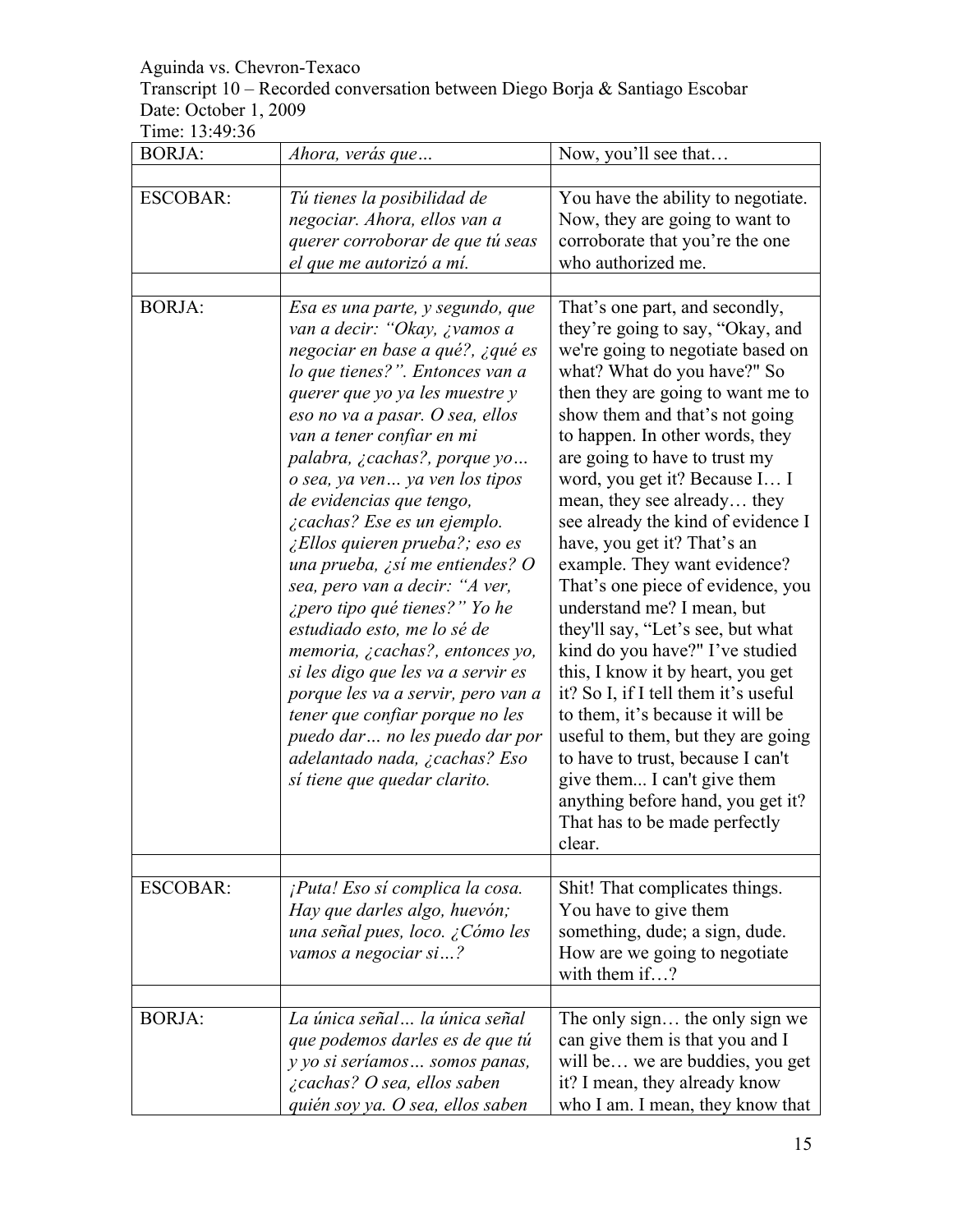Transcript 10 – Recorded conversation between Diego Borja & Santiago Escobar Date: October 1, 2009

Time: 13:49:36

 $\overline{a}$ 

|                 | que yo no he dado ninguna<br>declaración y saben que mi<br>declaración todavía está<br>pendiente.                                                                                                                                                                                                                              | I haven't made any statement and<br>they know that my testimony is<br>still pending.                                                                                                                                                                                                                                                                                |
|-----------------|--------------------------------------------------------------------------------------------------------------------------------------------------------------------------------------------------------------------------------------------------------------------------------------------------------------------------------|---------------------------------------------------------------------------------------------------------------------------------------------------------------------------------------------------------------------------------------------------------------------------------------------------------------------------------------------------------------------|
| <b>ESCOBAR:</b> | Ajá.                                                                                                                                                                                                                                                                                                                           | Uh huh.                                                                                                                                                                                                                                                                                                                                                             |
| <b>BORJA:</b>   | Y tú les dices: "Vean, yo le<br>conozco, si es mi hermano, he<br>hablado con él". Después hablo<br>contigo qué dicen; nada, plum.<br>Estamos aquí tomándonos una<br>Miller, ponemos el periódico de<br>tal fecha, estamos tomándonos<br>una Miller tú y yo y listo; y ya<br>ven que sí hablé con él. Entonces,<br>eso va a ser | And you tell them, "Look, I<br>know him, he's my brother, and<br>I've talked to him." Then I'll talk<br>to you to see what they say;<br>nothing, boom. We're here<br>drinking a Miller, we show the<br>newspaper from such-n-such<br>date, we're drinking a Miller you<br>and I and that's it; and they'll see<br>that I did speak to him. So then,<br>that will be |
| <b>ESCOBAR:</b> | No, pues. O sea, yo puedo<br>demostrar con fotos, loco, de que<br>hemos hablado.                                                                                                                                                                                                                                               | No, well. I mean, I can show with<br>photographs, dude, that we've<br>talked.                                                                                                                                                                                                                                                                                       |
| <b>BORJA:</b>   | Claro.                                                                                                                                                                                                                                                                                                                         | Of course.                                                                                                                                                                                                                                                                                                                                                          |
| <b>ESCOBAR:</b> | [Unintelligible] que somos<br>panas, ¿cachas?                                                                                                                                                                                                                                                                                  | [Unintelligible] that we're<br>buddies, get it?                                                                                                                                                                                                                                                                                                                     |
| <b>BORJA:</b>   | Ya. Entonces, eso porque te<br>digo; o sea, si van al combo uno,<br>no necesitan nada de mi parte<br>más que lo que yo diga. Combo<br>uno ya tiene y si vamos al<br>combo dos  o sea, ¿sí me<br>entiendes?                                                                                                                     | Yeah. So then, that because<br>I'm telling you; I mean, if they<br>get the combo8 number one, they<br>don't need anything from me<br>except what I say. Combo<br>number one has and if we go<br>with the combo number two I<br>mean, you understand me?                                                                                                             |
| <b>ESCOBAR:</b> | Ya sé, ya sé, ya sé. Entonces<br>sería progresivo, ¿cachas?                                                                                                                                                                                                                                                                    | I know, I know, I know. So it<br>would be progressive, get it?                                                                                                                                                                                                                                                                                                      |
| <b>BORJA:</b>   | Claro.                                                                                                                                                                                                                                                                                                                         | Of course.                                                                                                                                                                                                                                                                                                                                                          |

<sup>8</sup> Translator's note: Referring to combo meals, or different options.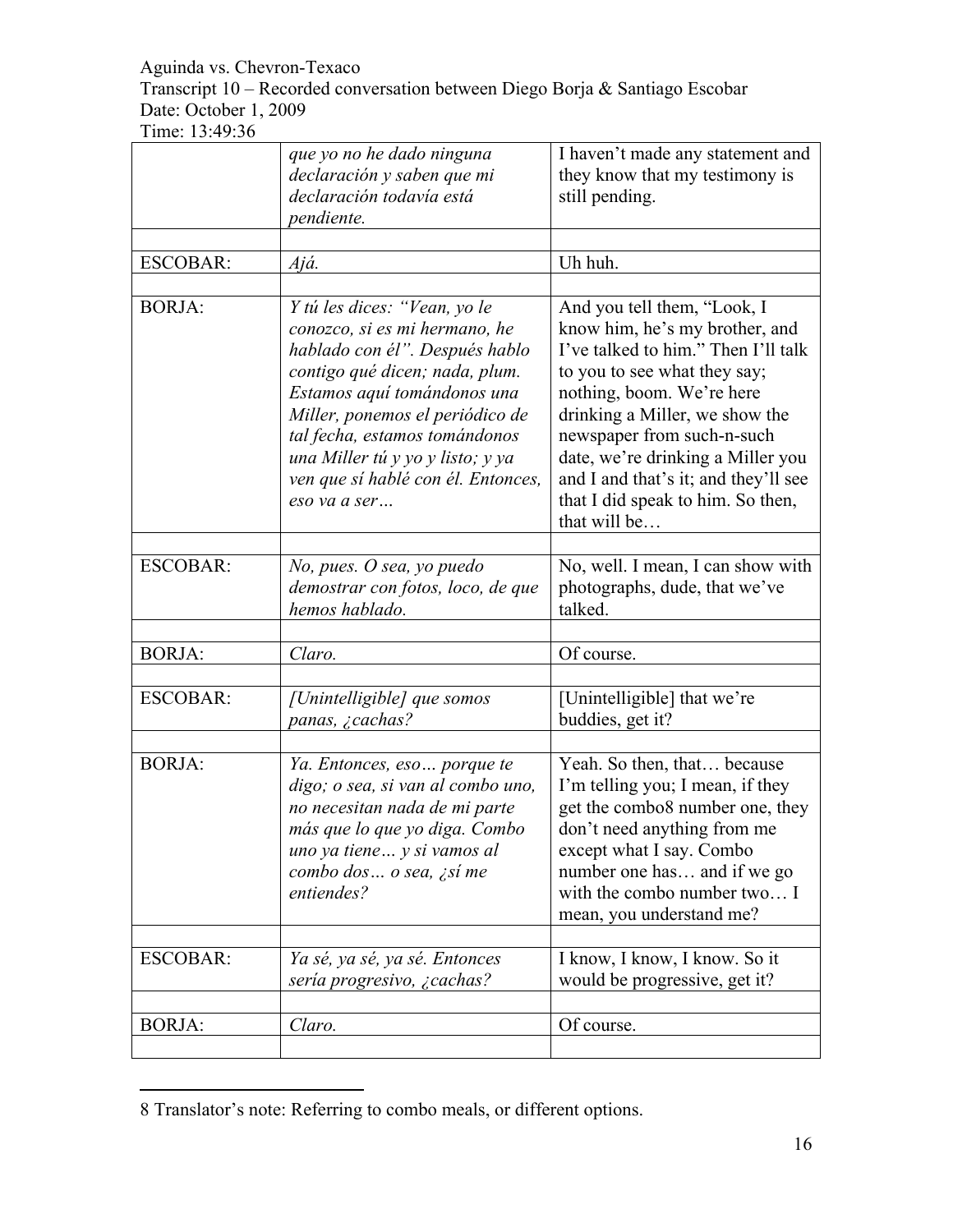Transcript 10 – Recorded conversation between Diego Borja & Santiago Escobar Date: October 1, 2009

| <b>ESCOBAR:</b> | O sea, para arrancar, esto;<br>segunda etapa, esto; y tercera,<br>esto. Ya caché, ya tengo el<br>esquema.                                                                                                                                                                     | I mean, to start with, this; second<br>phase, this; and third, this. Now I<br>get it, now I have the framework.                                                                                                                                                                            |
|-----------------|-------------------------------------------------------------------------------------------------------------------------------------------------------------------------------------------------------------------------------------------------------------------------------|--------------------------------------------------------------------------------------------------------------------------------------------------------------------------------------------------------------------------------------------------------------------------------------------|
| <b>BORJA:</b>   | Correcto.                                                                                                                                                                                                                                                                     | Correct.                                                                                                                                                                                                                                                                                   |
| <b>ESCOBAR:</b> | Ya tengo el esquema. Entonces,<br>la negociación es así: Para<br>arrancar, tanto; ponte diez<br>millones; es un ejemplo.                                                                                                                                                      | Now I have the framework.<br>Then, the negotiation is like this;<br>To start off, so much; let's say<br>ten million; by way of example.                                                                                                                                                    |
| <b>BORJA:</b>   | [Simultaneous to other speech].                                                                                                                                                                                                                                               | Simultaneous to other speech].                                                                                                                                                                                                                                                             |
| <b>ESCOBAR:</b> | Si después se  progresivamente<br>se radicaliza la cosa y les damos<br>más más pruebas a su a su<br>a su haber, o sea, para ustedes,<br>20 millones; y si después se<br>consigue el objetivo porque<br>vamos a tener más pruebas,<br>vamos a aportar con más, 50<br>millones. | If later they as things continue<br>to intensify and we give them<br>more more evidence in your<br>in your in your possession, I<br>mean, for you, 20 million; and<br>later if they achieve their<br>objective, because we'll have<br>more evidence, we'll contribute<br>more, 50 million. |
| <b>BORJA:</b>   | Correcto. Digamos un dólar a<br>cada millón, ya. Un dólar para<br>esto, dos dólares para esto y tres<br>dólares para esto.                                                                                                                                                    | Correct. Let's say one dollar for<br>each million, that's it. A dollar<br>for this, two dollars for this, and<br>three dollars for this.                                                                                                                                                   |
| <b>ESCOBAR:</b> | Ya.                                                                                                                                                                                                                                                                           | Yeah.                                                                                                                                                                                                                                                                                      |
| <b>BORJA:</b>   | O sea, uno, cinco y diez, ¿sí me<br>entiendes?                                                                                                                                                                                                                                | In other words, one, five and ten,<br>you understand me?                                                                                                                                                                                                                                   |
| <b>ESCOBAR:</b> | Ya, ya, ya.                                                                                                                                                                                                                                                                   | Yeah, yeah, yeah.                                                                                                                                                                                                                                                                          |
| <b>BORJA:</b>   | Entonces, todo  todo está<br>todo es negociable, perro. Y si<br>tienes ahí [Unintelligible] tú<br>sabes; tú sabe moverte bien en<br>ese [Simultaneous to other<br>speech], con toda espina, tú le<br>vas a cachar ellos van a tratar<br>de ver ellos van a tratar de          | So, everything everything is<br>everything is negotiable, buddy.<br>And if you have there<br>[Unintelligible] you know; you<br>know how to move well in that<br>[Simultaneous to other speech],<br>with all precautions, you're going<br>to get them they are going to                     |